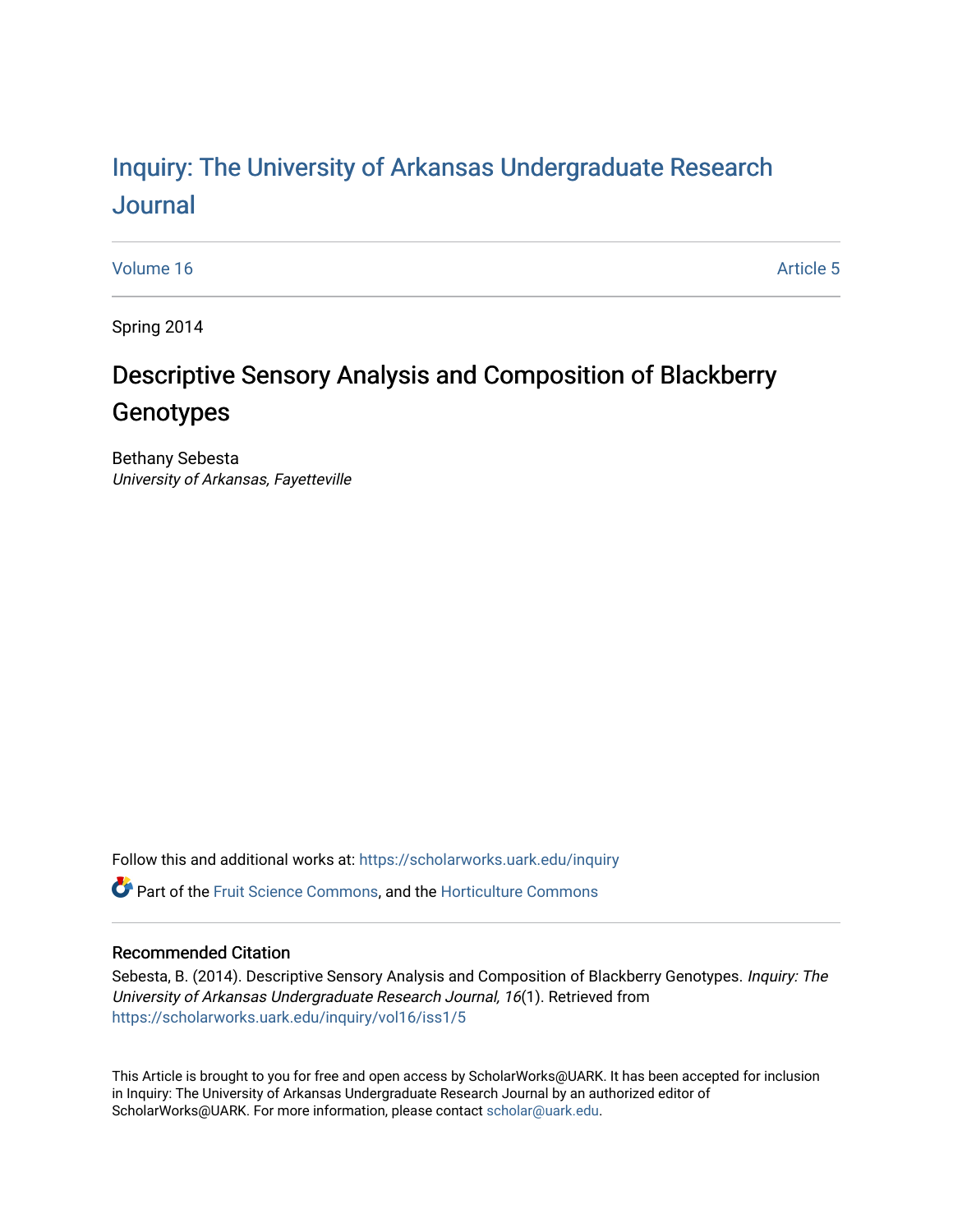# **DESCRIPTIVE SENSORY ANALYSIS AND COMPOSITION OF BLACKBERRY GENOTYPES**

By Bethany Sebesta Departments of Horticulture and Food Science

Faculty Mentors: Dr. John R. Clark, Department of Horticulture Dr. Luke Howard, Department of Food Science Dr. Renee Threlfall, Institute of Food Science and Engineering

## **Abstract**

*Consumer interest in blackberries has been increasing due in part to reputed health-promoting factors. Appearance, flavor, and texture attributes of blackberry fruits are important to consumers. The objective of this study was to investigate correlations among sensory and composition attributes of blackberry genotypes from the University of Arkansas Division of Agriculture breeding program. Descriptive panelists evaluated attributes of 20 blackberry genotypes. Composition attributes were evaluated for these and two additional genotypes. 'Natchez' had the most pyrenes/berry and the highest levels of total ellagitannins. Selection A-2215 was scored highest for descriptive-evaluated sweetness and had the highest soluble solids content. Total ellagitannins (r= 0.57; p<0.0095) and ORAC (r= 0.54; p<0.0146) were moderately correlated to seediness, which may reflect the value of ORAC factors in pyrenes. These initial investigations of the relationship between sensory and composition of blackberry genotypes provide insights that can be used for future blackberry cultivar assessments.* 

## INQUIRY, Volume 16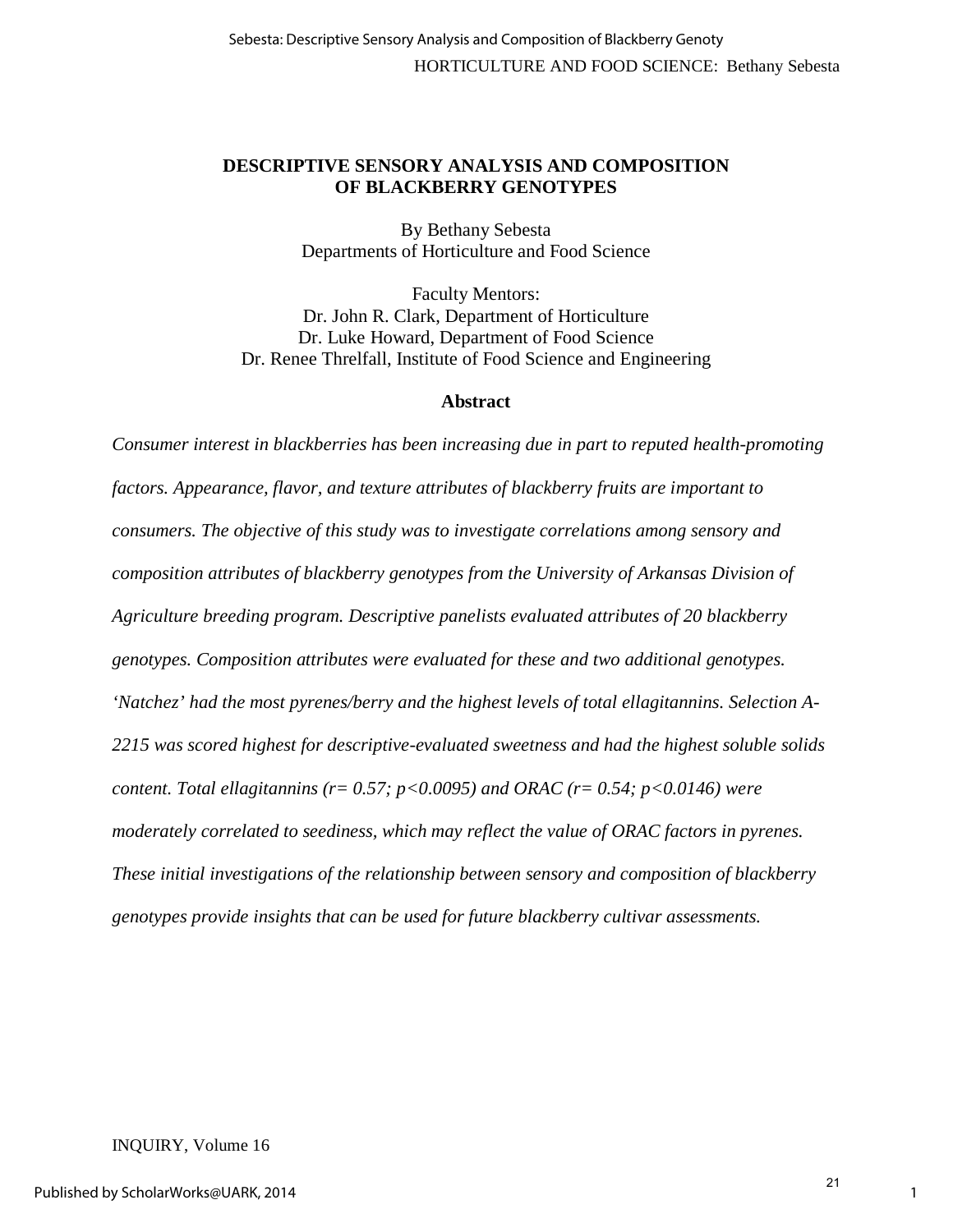## **Introduction**

Blackberries are a high-value horticultural crop and are grown worldwide for both the fresh market and for processing. Blackberries are classified in the *Rosaceae* family and *Rubus*  genus (Finn & Clark, 2012). The blackberry fruit is an aggregate fruit comprised of drupelets surrounding the soft tissue receptacle or torus. The size of a blackberry fruit is determined by the combination of drupelet number and size (Clark, Stafne, Hall, & Finn, 2007). An individual drupelet includes a thin exocarp, a fleshy mesocarp, and a hard, lignified endocarp, also known as a pyrene, which encloses a single seed (Tomlik-Wyremblewska, Zieliński, & Guzicka, 2010). Pyrene physical characteristics are distinctive to each blackberry genotype and have been classified into the following three groups: straight, concave, or convex (Wada, Nonogaki, & Reed, 2010; Wada & Reed, 2010). Slight variation of pyrene shape can occur in the same genotype and the outer layer of the endocarp typically will have characteristic patterns of hollows (Tomlik-Wyremblewska et al., 2010). Pyrene shape and endocarp thickness influence perceived seediness when consumed (Takeda, 1993).

Not until the late 1990s were fresh blackberries readily available in retail markets in the United States (Clark, 2005; Strik, Clark, Finn, & Bañados, 2007). Since then, blackberries have established a more prominent place in the market due to enhanced shipping capability, prolonged shelf life, off-season availability, and double blossom/rosette disease resistance (Clark, 2005; Strik et al., 2007). In 2005, worldwide blackberry area was 20,036 ha and was projected to increase to over 27,000 ha by 2015 (Strik et al., 2007).

The increase in production area can in part be contributed to blackberry breeding programs. Blackberry breeding initiatives can be found on every continent with the exception of Antarctica (Strik et al., 2007). Blackberry breeding programs have existed for more than 100

## INQUIRY, Volume 16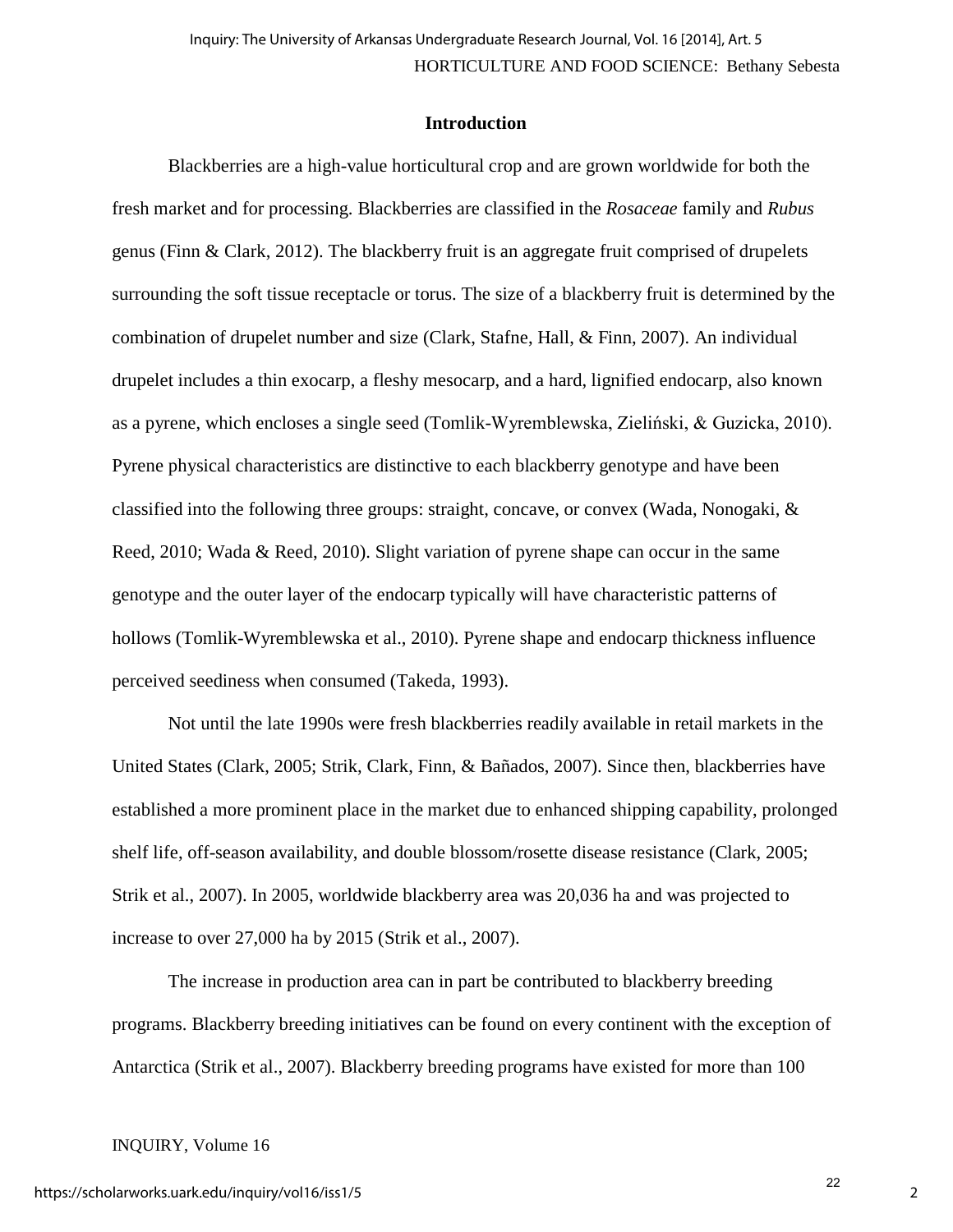years in the United States and continually strive to enhance favored qualities and to reduce undesirable traits. The first blackberry breeding program was initiated in 1909 at the Texas Agricultural Experiment Station (Clark & Finn, 2008). The oldest currently active program is located at the United States Department of Agriculture-Agricultural Research Service at Corvallis, OR; it was initiated in 1928 (Clark & Finn, 2008; Finn & Clark, 2012). In 1964, the University of Arkansas System Division of Agriculture (UASDOA) blackberry breeding program was initiated by Dr. James N. Moore (Clark, 1999). This effort, based at the UASDOA Fruit Research Station, Clarksville, AR, prioritized development efforts on attributes including thornlessness, erect growth habit, mechanical harvesting capability, disease resistance, productivity, and environmental and geographic adaptation (Clark, 1999; Clark & Finn, 2008). The fruit improvement objectives included large fruit size, good flavor, firmness, and high fertility (Clark, 1999). The UASDOA breeding program has expanded to focus on primocanefruiting genotypes that produce fruit on first-year canes in addition to traditional second-year floricanes resulting in the commercial release of Prime-Jim®, Prime-Jan®, and Prime-Ark® 45 (Clark & Finn, 2008). Even though breeding priorities vary, most blackberry breeding programs focus on promoting consumption through improved fruit quality (Finn & Clark, 2012).

The processing industry prefers blackberries that have intense flavor and color, low pH, high soluble solids content and titratable acidity levels, low perceived seediness, and small pyrene size (Clark et al., 2007; Clark & Finn, 2008; Hall, Stephens, Stanley, Finn, & Yorgey, 2002). Of the Arkansas-released cultivars, 'Choctaw' has the smallest pyrene size (Clark, 1999); 'Navaho' and 'Ouachita' have higher soluble solids content (Clark et al., 2007; Clark & Finn, 2008); 'Navaho' is commonly sold to processors and is popular in United States fresh markets (Wada & Reed, 2010).

#### INQUIRY, Volume 16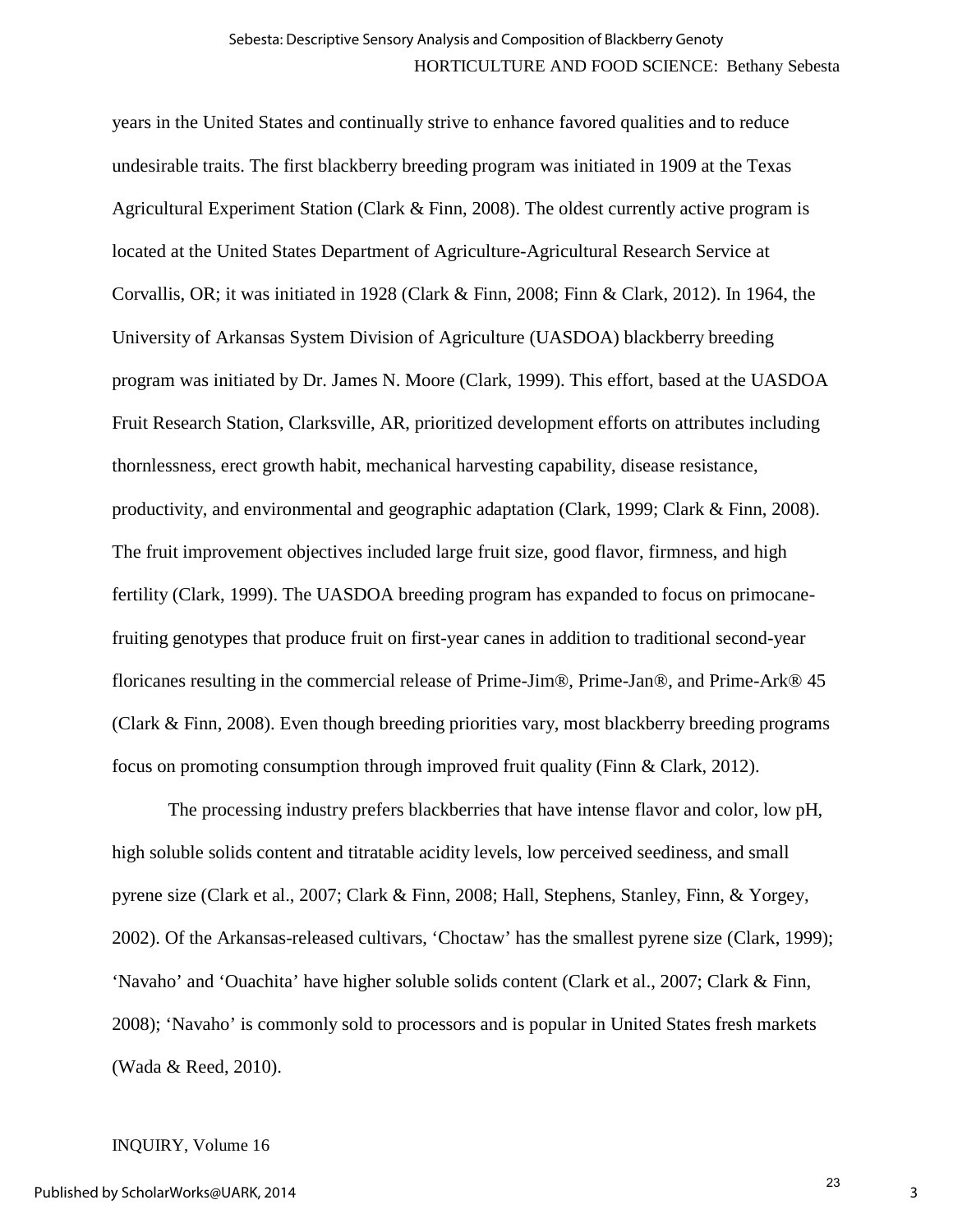Some blackberry genotypes have been evaluated for nutraceutical/antioxidant levels (Cho, Howard, Prior, & Clark, 2004; Clark & Finn, 2008; Clark, Howard, & Talcott, 2002; Connor, Finn, & Alspach, 2005; Siriwoharn, Wrolstad, Finn, & Pereira, 2004). Blackberries are excellent sources of nutraceutical-rich polyphenolic compounds in the human diet (Reyes-Carmona, Yousef, Martinez-Peniche, & Lila, 2005; Sellappan, Akoh, & Krewer, 2002; Wang, Xu, & Jin, 2009; Zheng & Wang, 2003). High levels of anthocyanin, a polyphenolic antioxidant, naturally occur in blackberries (Clark et al., 2007) and account for the dark red pigmentation of the fruit (Wang et al., 2009). Polyphenols, including anthocyanin, proanthocyanids, flavonones, and flavonols, have been shown to have protective effects against some human health diseases (Ness & Poulens, 1997; Prior et al., 1998; Reyes-Carmona et al., 2005; Steinmetz & Potter, 1996; Van der Sluis, Dekker, De Jager, & Jongen, 2001). Antioxidants are able to reduce free radicals in the human body (Liu, 2003; Narayana, Reddy, Chaluvadi, & Krishna, 2001; Reyes-Carmona et al., 2005; Sariburun, Şahin, Demir, Türkben, & Uylaşer, 2010). Potential beneficial effects of polyphenols include anti-inflammatory, antiviral, antimicrobial, and antioxidant activity (Reyes-Carmona et al., 2005). Anti-cancer properties can be attributed to phenolic compounds in berries (Sariburun et al., 2010; Seeram et al., 2006; Seeram, 2008). These potential nutraceutical components can impact the fruit quality and sensory perception.

Fruit qualities such as sweetness, tartness, flavor, and astringency along with color, firmness, and seediness are important to consumers whether the berries are processed or consumed fresh (Clark & Finn, 2008). In general, consumers prefer fresh blackberries that are perceived as less "seedy" (i.e. fewer pyrene number or smaller size). The structure, size, and number of pyrenes in the blackberry may influence mouthfeel of the blackberries when consumed (Clark et al., 2007). Small pyrene size (< 3 mg) is preferred in both fresh-market and

## INQUIRY, Volume 16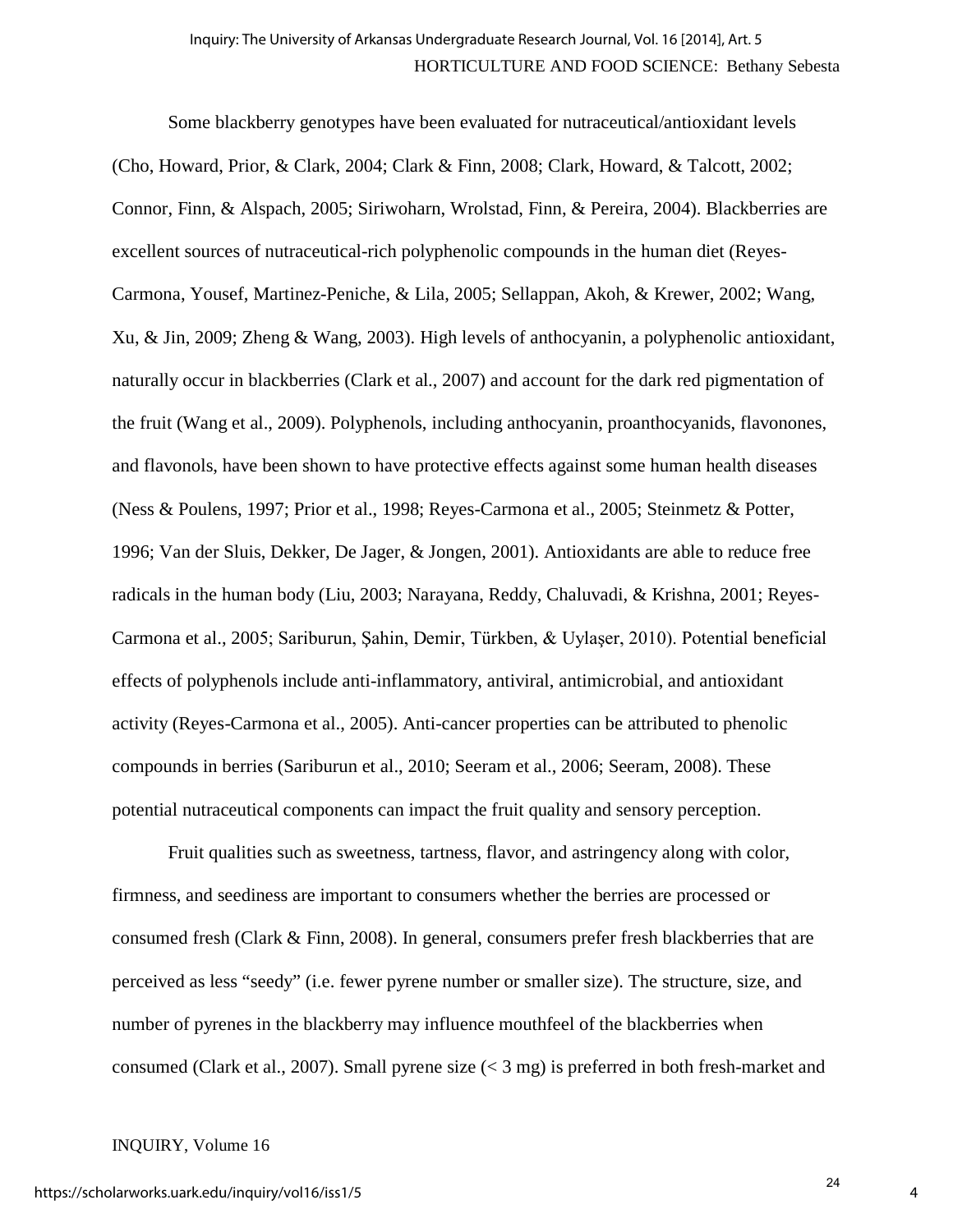processed blackberry products, and large pyrenes can be objectionable (Moore, Lundergan, & Brown, 1975). Moore et al. (1975) also found that pyrene size in blackberries is highly heritable with partial dominance for small pyrene size. Fresh-market blackberries can feel "seedy" when consumed, depending on the pyrene attributes. Large pyrene size, based on weight, length, or volume, and seediness are also undesirable in processed blackberry products (Takeda, 1993). Yet, the proportion of pyrene weight to total berry weight is more important than pyrene size (Darrow & Sherwood, 1931). Pyrene weight and pyrene number were positively correlated with blackberry fruit weight (Moore, Brown, & Brown, 1974).

Although studies on blackberry pyrene characteristics and morphology have been published, there is limited information on descriptive sensory analysis of Arkansas-developed fresh blackberries and the composition attributes that affect sensory scoring. The objective of this study was to investigate the descriptive sensory attributes and composition of blackberry genotypes from the UASDOA blackberry breeding program.

## **Materials and Methods**

## **Fruit**

Blackberry fruits were hand-harvested from the UASDOA Fruit Research Station, Clarksville, AR in 2012. The cultivars and genotypes 'Ouachita', 'Natchez', 'PrimeArk® 45', APF-190, A-2434, A-2312 ('Stella'), and APF-227 were harvested on 29 May; 'Ouachita', A-2108, 'Osage', A-2215, APF-156, APF-185, APF-205, and A-2473 were harvested on 7 June; and 'Ouachita', A-2252, A-2316, A-2418, A-2416, A-2419, 'Navaho', and 'Apache' were harvested on 14 June. After harvest, the berries were transported to the Food Science Department, University of Arkansas, Fayetteville, AR. In addition, blackberries were purchased commercially including 'Tupy' (Naturipe, Salinas, CA; fresh-market blackberries imported from

#### INQUIRY, Volume 16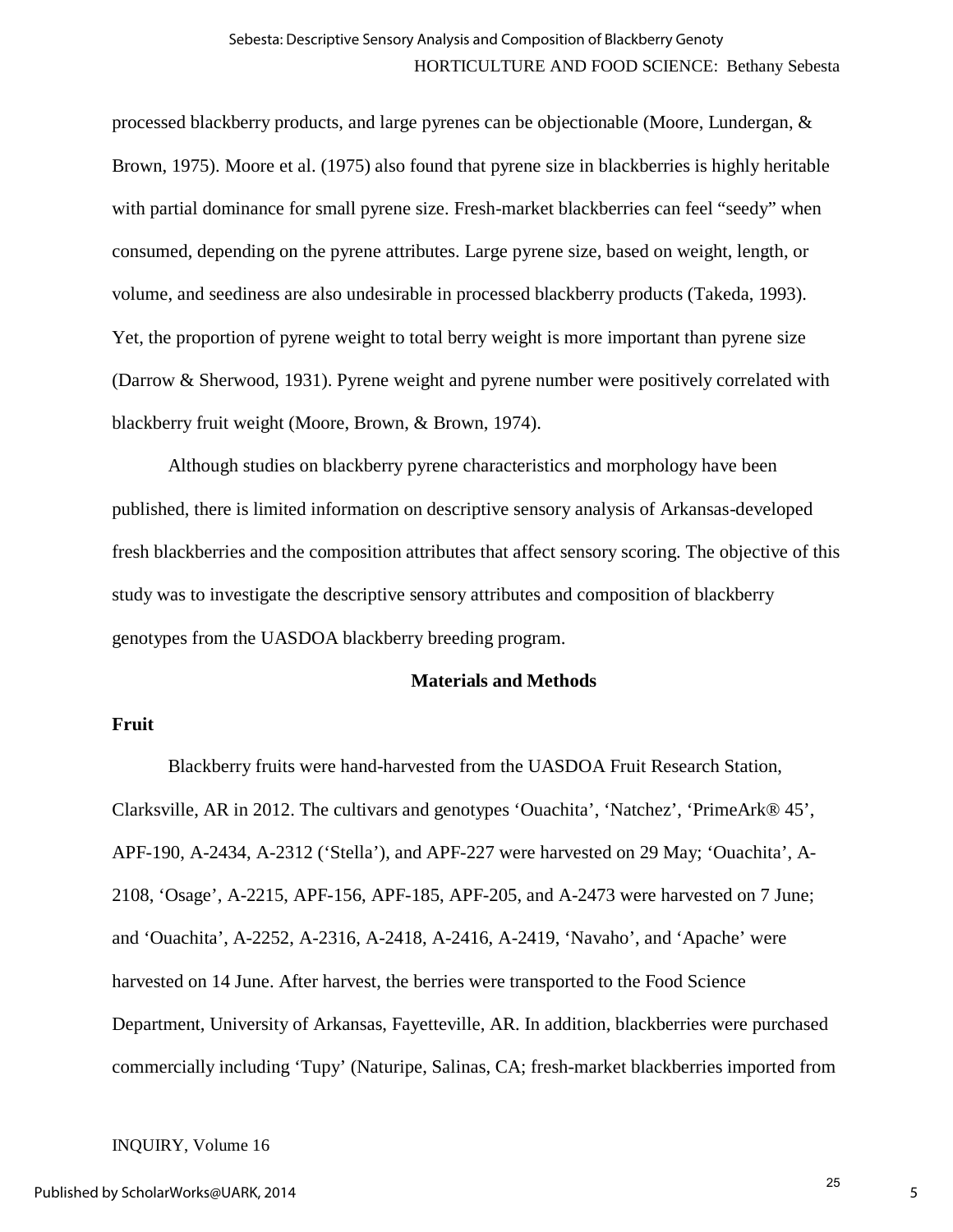central Mexico) and commercial frozen blackberries (Great Value, Wal-Mart Stores, Inc. Bentonville, AR; cultivar unknown).

## **Sensory Descriptive Analysis**

Descriptive sensory analysis of the fresh blackberries was performed at the Sensory and Consumer Research Center at the University of Arkansas, Fayetteville, AR. Trained descriptive panelists (n=8) participated in a 3-hour orientation session where the descriptive ballot was developed through consensus. The commercial frozen blackberries were thawed and used as the reference sample. Scores for the reference sample were also determined through consensus.

 The fruits were evaluated on the same day they were harvested. 'Apache' and A-2252 were not sensory-evaluated because of limited quantity. Due to scheduling conflicts with the panelists on the multiple harvest dates, only four descriptive panelists (n=4) evaluated all the genotypes in the study.

Panelists (n=4) evaluated each blackberry genotype in duplicate using Spectrum<sup>®</sup> methods. The Spectrum® method is an objective method for describing the intensity of the blackberry fruit attributes. Descriptive panelists were trained with an absolute scale anchored by a specific reference. They assessed each attribute per genotype and replication at a particular intensity according to the reference points on the universal scale. Serving order was randomized across replication to prevent presentation order bias. The blackberry genotypes were served sequentially in 60 mL (2 oz) cups and were assigned random three-digit blinding codes. The blackberries were served at room temperature. Panelists were instructed to cleanse their palettes with unsalted crackers and water between samples. Expectorant cups were also provided. For each panelist, one paper ballot was completed per genotype for each replication.

#### INQUIRY, Volume 16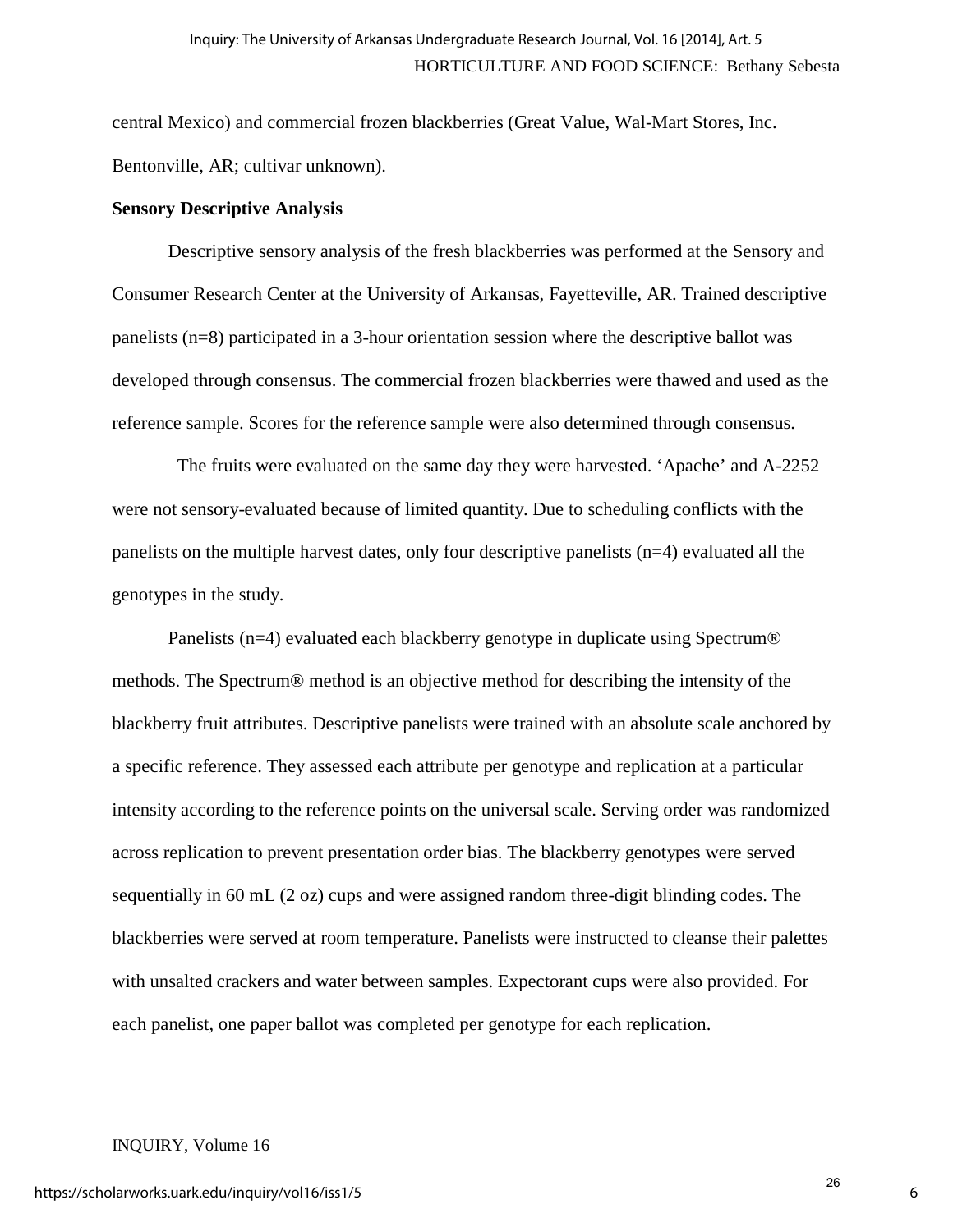The panelists identified and evaluated color/appearance, flavor by mouth, and texture attributes on a 10-point scale ranging from 0 (*less of the attribute*) to 9 (*more of the attribute*) in terms of intensity. The descriptive panel evaluated the color/appearance attribute [overall color intensity from 0 (*light red*) to 9 (*black*)], flavor attributes (overall flavor intensity, sweetness, and sourness), and the texture attribute (overall seediness) of the berries. The commercial frozen blackberries were thawed and used as a reference during each session. During orientation, scores for the reference sample were determined through consensus (overall color intensity  $=$  4, overall flavor intensity  $= 4$ , sweetness  $= 2$ , sourness  $= 7$ , and overall seediness  $= 7$ ), and the reference samples were used during the evaluation of the genotypes.

## **Composition Analysis**

All evaluations for composition of blackberries were conducted at the Grape and Wine Research Laboratory, Department of Food Science, University of Arkansas, Fayetteville, AR. Three samples of approximately 100 g of berries were collected for each cultivar or genotype, placed in plastic storage bags, and stored at -20°C until analyses.

**Berry and pyrene attributes.** From the frozen berries, three berries per genotype and replication were used to determine attributes (individual berry weight, berry length, and berry width) and pyrene attributes (number/berry, dry weight/berry, and individual pyrene length, width, and height). The three-berry samples were weighed on a digital scale (Explorer, Ohause Corporation, Switzerland) and the width and height of each blackberry was measured with a certified calibrated digital caliper. Berry volume was calculated as the volume of a cone.

To determine pyrene attributes, a 0.1 mL of Pec5L enzyme (Scott Laboratories, Petaluma, CA) was added to each bag containing the three-berry frozen sample to break down the skin and pulp. Once the berries thawed, they were hand-mashed in the bags. After 1.5 hours

#### INQUIRY, Volume 16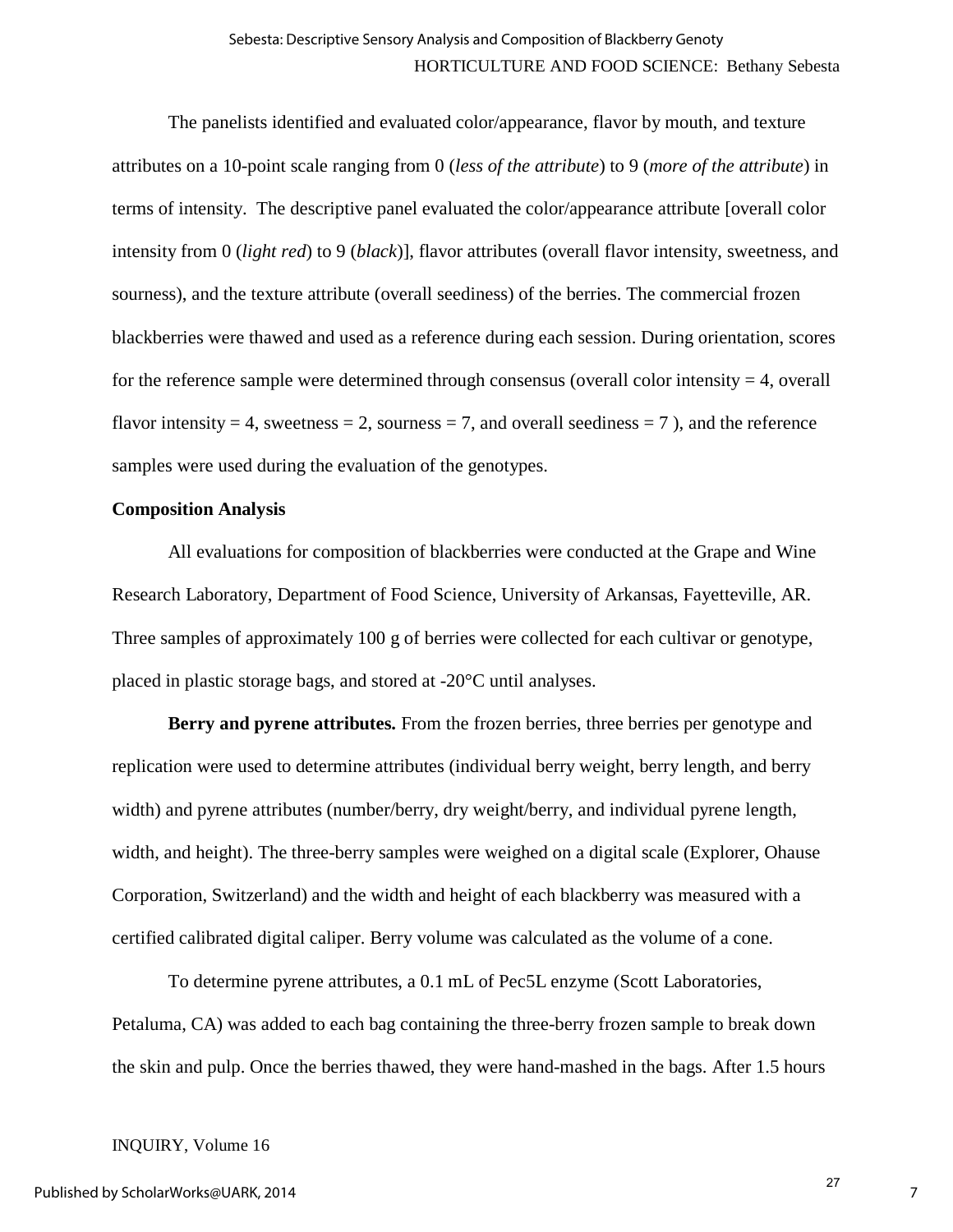at 21°C, 100 mL of distilled water was added to each bag. The samples were then poured into a strainer. Under running water, the pulp was mashed against the strainer until only pyrenes remained. The pyrenes were placed onto paper towels and dried at ambient temperature (21°C) for 1.5 hours. The pyrenes for each three-berry sample were counted and weighed. The pyrenes were further dried in a laboratory oven (Fischer Scientific, Pittsburg, PA Isotemp®, Model 655F) at 55°C for approximately 24 hours. The pyrenes were removed from the oven and weighed, and then the length, width, and height of six randomly-selected individual pyrenes per genotype and replication were measured with a digital caliper. Pyrene volume was calculated as length x width x thickness. The pyrenes for each genotype and replication were placed in plastic storage bags and stored in a freezer at -20°C for further measurements. Images of the individual pyrenes were taken, after freezing, using a macro lens [Nikon D90, Tokyo, Japan; Nikon AF micro Nikkor 105mm (1:2.8 D)].

**Soluble solids, pH, and titratable acidity.** Three replicate three-berry samples of each cultivar and genotype were used to determine the soluble solids, pH, and titratable acidity for each genotype. Samples were thawed and placed in cheesecloth to extract the juice from the berries. Titratable acidity and pH were measured by an 877 Titrino Plus (Metrohm AG, Herisau, Switzerland) with an automated titrimeter and electrode standardized to pH 2.0, 4.0, 7.0, and 10.0 buffers. Titratable acidity was determined using 6 mL of juice diluted with 50 mL of deionized, degassed water by titration with 0.1 N sodium hydroxide (NaOH) to an endpoint of pH 8.2; results were expressed as g/L citric acid. Total soluble solids (expressed as %) was measured with a Bausch & Lomb Abbe Mark II refractometer (Scientific Instrument, Keene, NH). Soluble solids/titratable acidity ratio was calculated as soluble solids (%)/(titratable acidity  $(g/L)/10$ ).

#### INQUIRY, Volume 16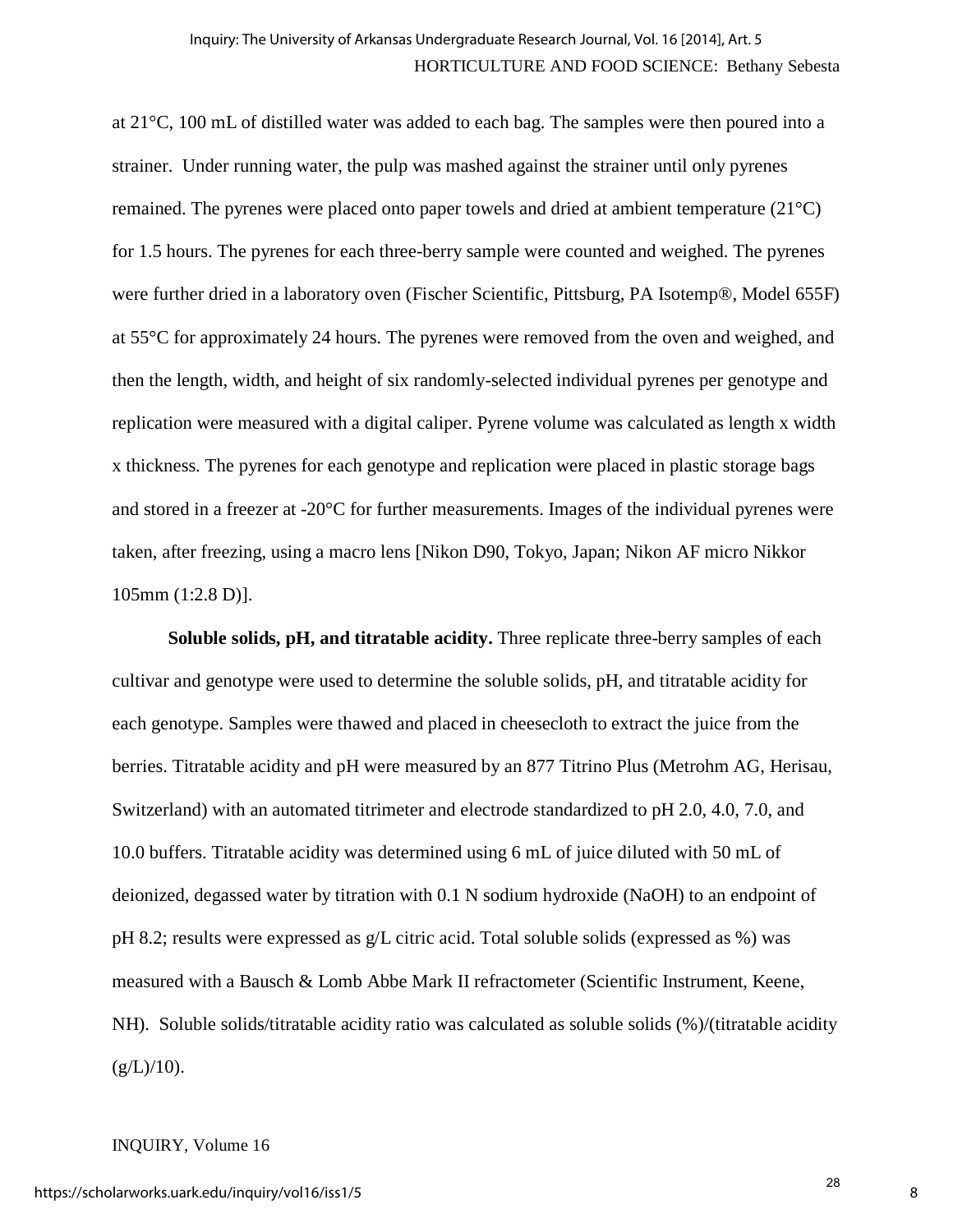# **Nutraceutical Analysis**

Nutraceutical analysis was conducted on each genotype in triplicate. To obtain sample extracts, samples (25 g) were homogenized with 20 mL of acetone/water/acetic (70:29.5:0.5  $v/v/v$  with a Euro Turrax T18 Tissuemizer (Tekmar-Dohrman Corp., Mason, OH). The samples were filtered through Miracloth (Calbiochem, La Jolla, CA), the filter cakes were isolated, and the extraction was repeated. The filtrates were adjusted to a final volume of 250 mL with extraction solvent.

## **High Pressure Liquid Chromatography (HPLC) analysis of ellagitannins and**

**flavonols.** Sample extracts (3 mL) were dried using a Speed Vac concentrator (ThermoSavant, Holbrook, NY) and re-suspended in 0.5 mL of extraction solvent. The reconstituted samples were passed through 0.45 μm PTFE syringe filters (Varian, Inc., Palo Alto, CA) prior to HPLC analysis. The ellagitannins were analyzed on a Waters Alliance HPLC system (Milford, MA) equipped with a Waters model 996 photodiode array detector and Millenium version 3.2 software (Waters Corp., Milford, MA). Separation was performed using a Phenomenex Aqua 5  $\mu$ m C18 (250 x 4.6 mm) column (Torrance, CA) with a binary gradient of 2% acetic acid for mobile phase A and 0.5% acetic acid in water/acetonitrile (1:1 v/v) for mobile phase B at a flow rate of 1.0 mL/min. A linear gradient was run from 10 to 55% B (0-50 min), from 55 to 100% B (50-60 min), and from 100 to 10% B (60-65 min). The ellagitannins and flavonols were identified on the basis of comparison of HPLC retention times to our previous HPLC results obtained using the identical HPLC conditions and LC-MS analysis (Hager, Howard, Liyange, Lay, & Prior, 2008; Hager, Prior, & Howard, 2010). The ellagitannin peaks were quantified at 255 nm as ellagic acid equivalents using external calibration curves of ellagic acid, with results expressed as milligram ellagic acid equivalents per 100 g of fresh berry weight. The flavonols

## INQUIRY, Volume 16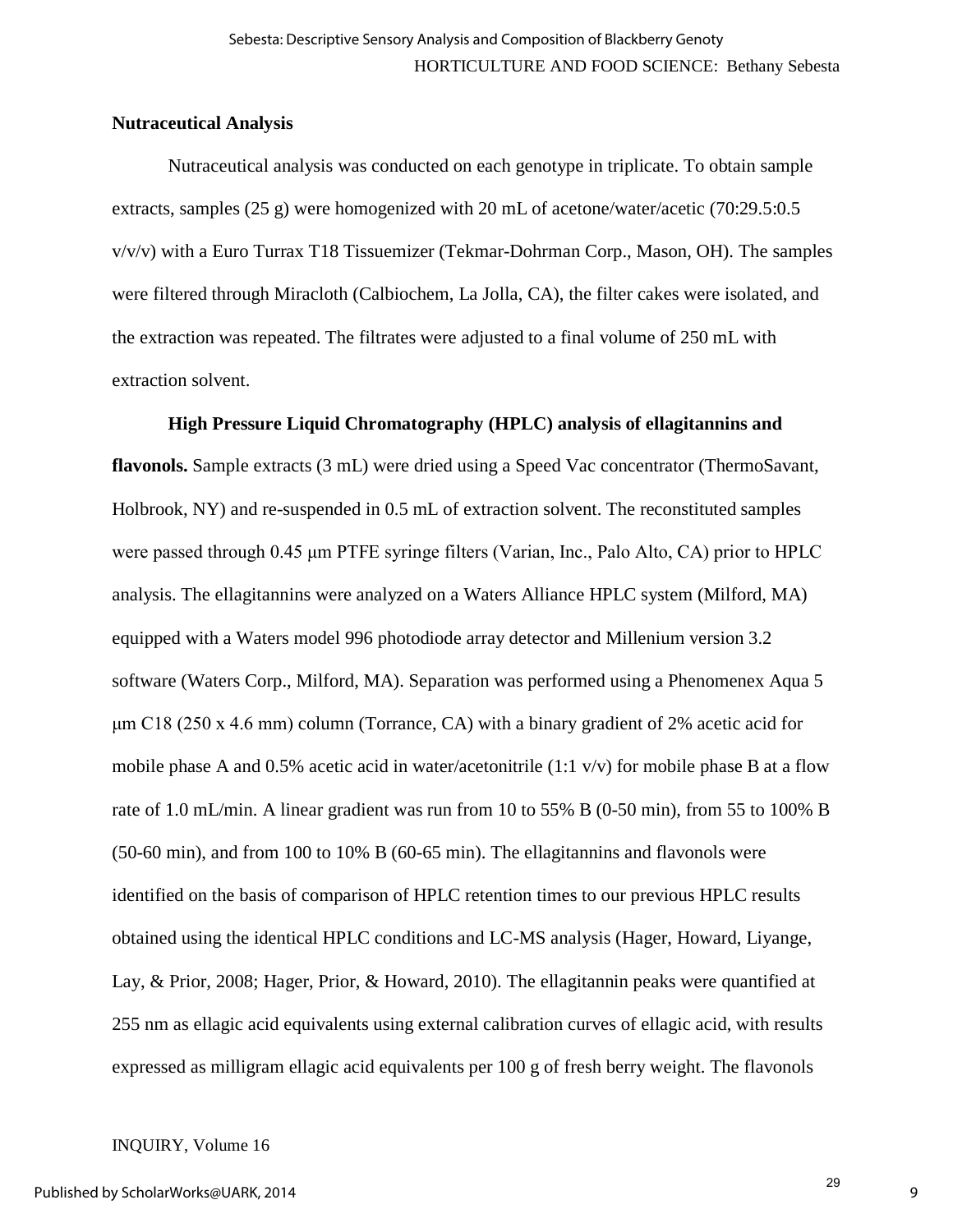were quantified at 360 nm as rutin with results expressed as equivalents per 100 g of fresh berry weight.

**HPLC analysis of anthocyanins.** Sample extracts (3 mL) were dried using a Speed Vac concentrator (ThermoSavant, Holbrook, NY) and re-suspended in 2 mL of 3% formic acid. The anthocyanin analysis by HPLC was performed based on previous methods (Cho et al., 2004; Hager, Prior, & Howard, 2008) with a  $250 \times 4.6$  mm Symmetry C18 column (Waters Corp., Milford, MA). The mobile phase consisted of a binary gradient of 5% formic acid (A) and 100% methanol (B). The flow rate was 1.0 mL/min with a linear gradient from 2 to 60% B over 60 min. The anthocyanin peaks were quantified at 510 nm using a photodiode array detector. All anthocyanins (cyanidin 3-glucoside, cyanidin 3-rutinoside, cyanidin 3-xyloside, cyanidin 3 malonylglucoside, and cyanidin 3-dioxalylglucoside) were quantified as cyanidin 3-glucoside equivalents with total monomeric anthocyanins results expressed as milligrams per 100 g of original berry.

**Total phenolics.** Total phenolics were measured using the Folin-Ciocalteu assay (Slinkard & Singleton, 1977) with a gallic acid standard and a consistent standard curve based on serial dilutions. Absorbencies were measured at 760 nm, and results were expressed as gallic acid equivalents (GAE).

**Oxygen Radical Absorbance Capacity (ORAC).** ORAC values were determined on a dual pump BMG Fluostar Optima plate reader (Durham, NC). Results were generated by evaluating the area under the curve for test samples as compared to a Trolox standard and developing a standard curve based on dilutions (final concentrations 6.25, 12.5, 25, 50  $\mu$ M) of Trolox. ORAC values were calculated using regression to TE concentration.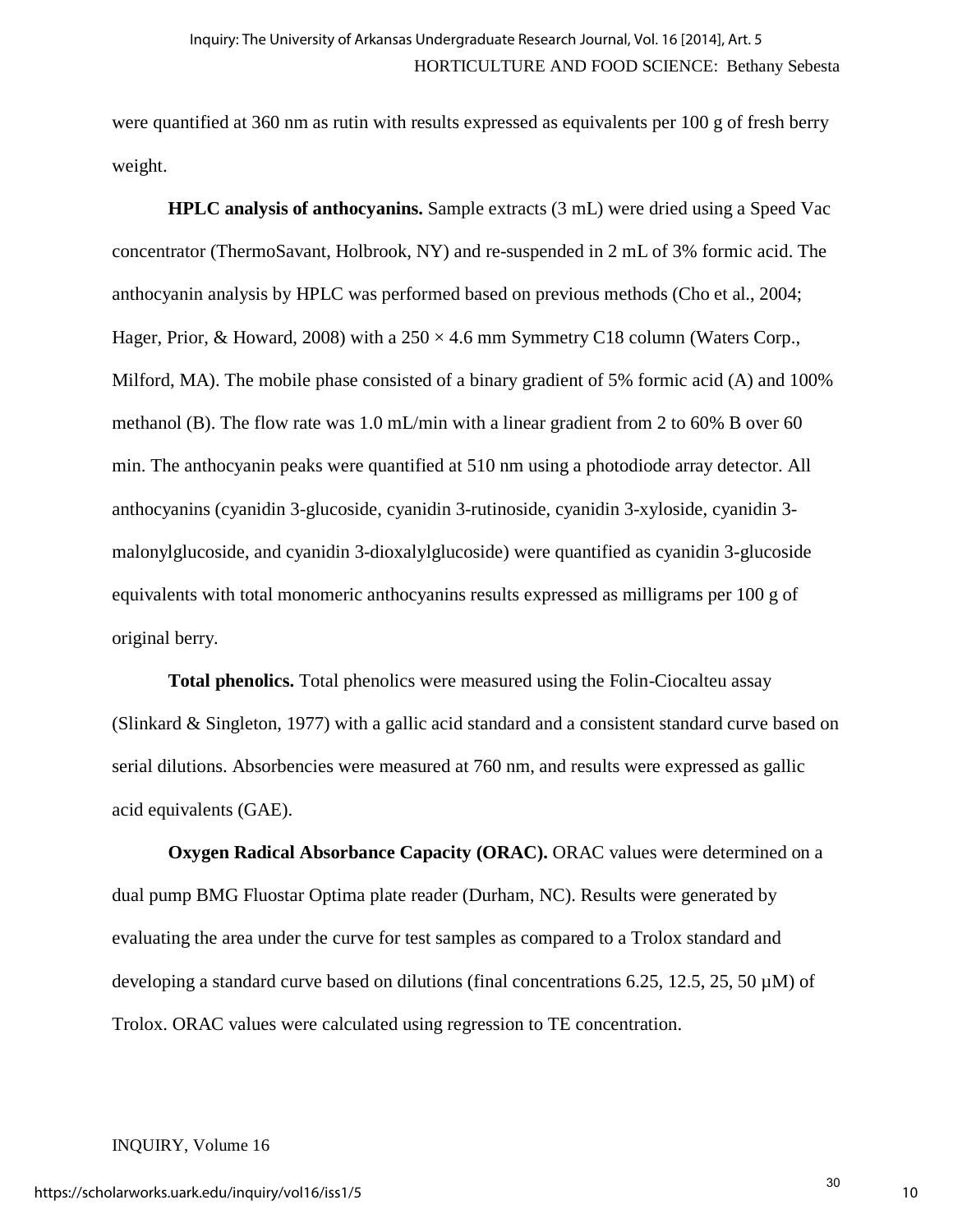**Design & analyses.** The experiment was designed as a completely randomized design by harvest date. The composition attributes were evaluated with three replicated samples for each genotype. Analyses were conducted using JMP® (version 8.0; SAS Institute Inc., Cary, NC). Tukey's HSD (Honestly Significant Difference) was used for mean separation. Pearson's correlation was used to test the relationship between/within descriptive intensity scores and composition attributes.

## **Results and Discussion**

The analyses of descriptive sensory attributes and the composition of blackberry genotypes from the UASDOA breeding program demonstrated significant variation among the genotypes. This information is useful for both release of cultivars and for future breeding decisions.

# **Descriptive Sensory Analysis**

The descriptive characteristics of 20 blackberry genotypes for overall color intensity, flavor intensity, sweetness, sourness, and overall seediness varied significantly (Table 1). The visual attributes, scores for overall color intensity ranged from 6.8 (APF-156) to 8.3 (A-2316 and A-2434). The scores were highest for those genotypes that had the blackest color at evaluation; ratings were less for those that had red color on berries at evaluation.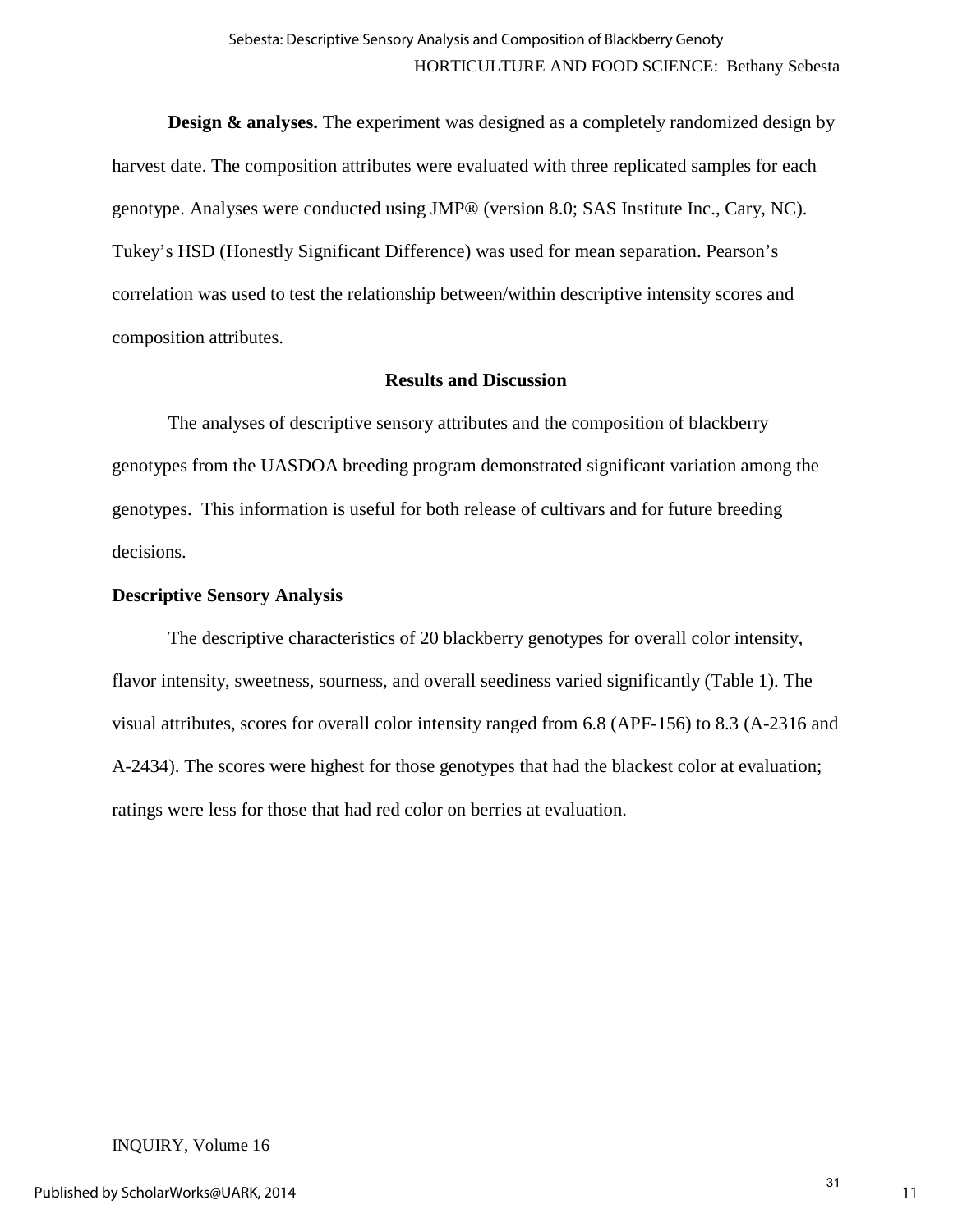Table 1

*The scored descriptive sensory attributes (appearance, flavor, and texture) for blackberry genotypes evaluated on a 10-point scale (0=less of the attribute and 9=more of the attribute in terms of intensity), Clarksville, AR 2012.* 

| Genotype               | Overall<br>color  | Overall<br>flavor | Sweetness        | Sourness         | Overall<br>seediness |
|------------------------|-------------------|-------------------|------------------|------------------|----------------------|
|                        | intensity         | intensity         |                  |                  |                      |
| A-2108                 | 7.9 $abc^z$       | 6.4a              | 5.6 ab           | 3.4 bcd          | 6.4 a                |
| A-2215                 | 7.9 abc           | 5.5 ab            | 6.5a             | 2.5d             | 4.8 a                |
| A-2312                 | 8.1 a             | 6.5a              | 5.3 ab           | $3.0$ cd         | 4.8a                 |
| (Stella)               |                   |                   |                  |                  |                      |
| A-2316                 | 8.3 a             | $5.0$ ab          | $4.5$ ab         | $6.0$ abc        | 6.3 a                |
| A-2416                 | $7.1$ abc         | 5.3 ab            | $6.1$ ab         | 5.3 abcd         | 4.4a                 |
| A-2418                 | $7.6$ abc         | $5.1$ ab          | 5.4 ab           | 5.0 abcd         | 7.3a                 |
| A-2419                 | $7.3$ abc         | $4.9$ ab          | $4.1$ ab         | 7.0a             | 5.5 a                |
| A-2434                 | 8.3 a             | 5.8 ab            | 5.6 ab           | 4.4 abcd         | 5.9 a                |
| A-2473                 | $7.4$ abc         | 5.4 ab            | 5.5 ab           | 4.0 abcd         | 6.3 a                |
| APF-156                | 6.8c              | 3.8 <sub>b</sub>  | 2.8 <sub>b</sub> | $6.3$ abc        | 5.8a                 |
| APF-185                | $7.3$ abc         | $5.1$ ab          | $6.0$ ab         | $3.5$ bcd        | 5.9 a                |
| <b>APF-190</b>         | $7.6$ abc         | $4.5$ ab          | 5.6 ab           | $3.3 \text{ cd}$ | 5.0a                 |
| APF-205                | 6.9 <sub>bc</sub> | $4.8$ ab          | $4.3$ ab         | 4.6 abcd         | 4.8 a                |
| APF-227                | $7.5$ abc         | $5.9$ ab          | $3.8$ ab         | 6.6ab            | 5.4 a                |
| Natchez                | $7.4$ abc         | $5.1$ ab          | 5.3 ab           | 4.6 abcd         | 6.8 a                |
| Navaho                 | $7.4$ abc         | $5.1$ ab          | $3.9$ ab         | $5.9$ abc        | 6.3a                 |
| Osage                  | 8.0 ab            | $4.4$ ab          | $4.8$ ab         | 3.9 abcd         | 5.0a                 |
| Ouachita               | $7.6$ abc         | 5.3 ab            | $4.5$ ab         | 5.0 abcd         | 5.6 a                |
| Prime-Ark <sup>®</sup> | 7.9 abc           | $6.0$ ab          | $4.8$ ab         | 4.5 abcd         | 6.6a                 |
| 45                     |                   |                   |                  |                  |                      |
| Tupy                   | $7.6$ abc         | $4.3$ ab          | $3.5$ ab         | 5.3 abcd         | 4.4 a                |

<sup>z</sup> Genotypes were evaluated in duplicate (n=2) by four trained panelists. Means with different letter(s) for each attribute are significantly different ( $p < 0.05$ ) using Tukey's HSD.

Less variation between panelist's intensity ratings indicated that the flavor attributes for sweetness and sourness were more easily and repeatedly determined by the panelists (data not shown). In terms of flavor attributes, A-2312 ('Stella') (6.5) had the highest score for overall flavor intensity and APF-156 (3.8) the lowest score. Flavor intensity for A-2312 ('Stella') and A-2108 was scored significantly higher than APF-156 but not different among other genotypes. For the sweetness attribute, A-2215 (6.5) was scored highest and significantly different from APF-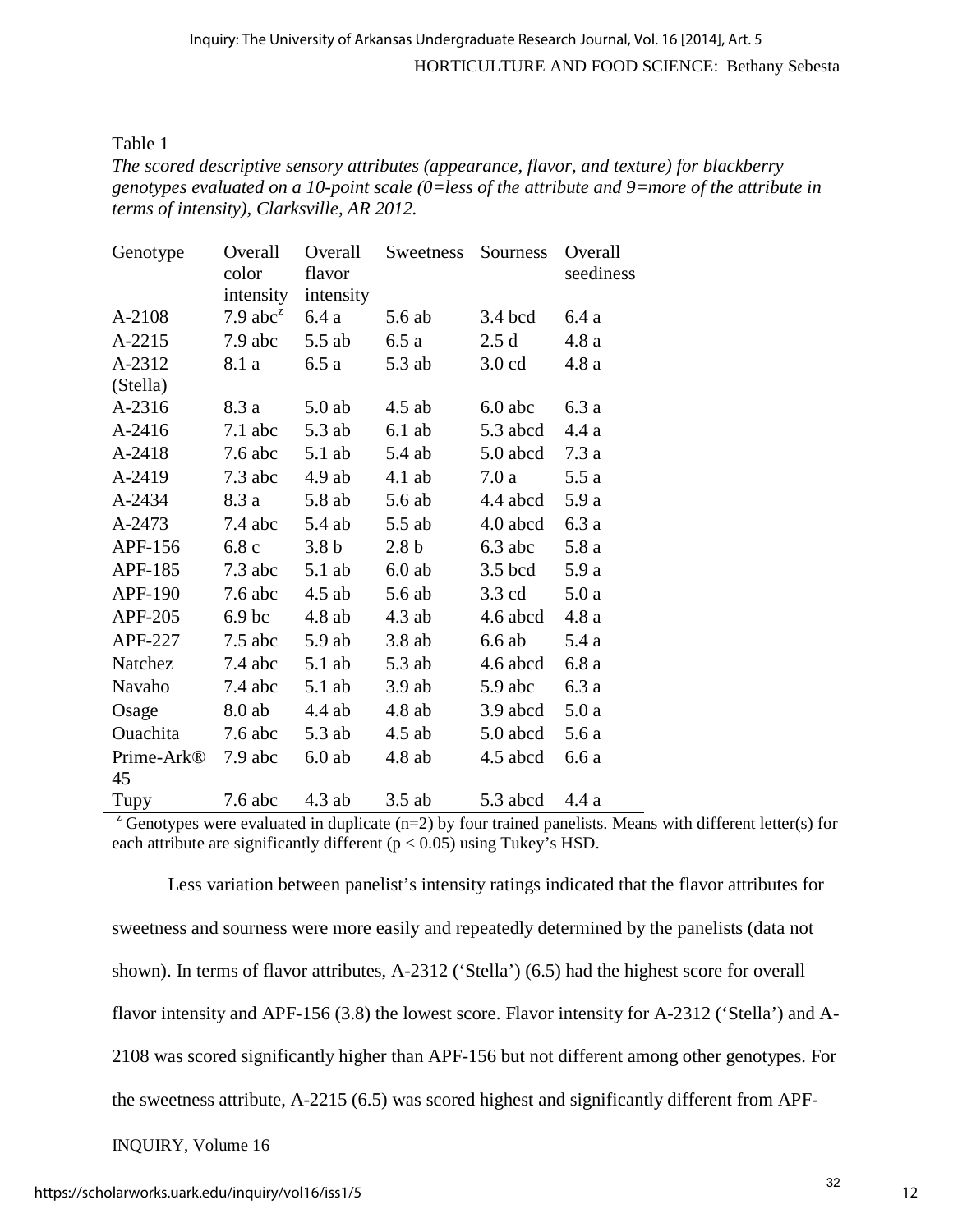156 (2.8), which was scored lowest. Selections A-2419 (7.0) and APF-227 (6.6) were scored highest for perceived sourness and A-2215 (2.5), A-2312 ('Stella') (3.0), and APF-190 (3.3) were scored lowest. Sourness scores for A-2419 and APF-227 were significantly higher than A-2215, A-2312 ('Stella'), and APF-190.

For the texture attributes, A-2418 (7.3), 'Natchez' (6.8), and 'Prime-Ark $\mathcal{O}(6.6)$  had the highest scores for overall seediness (presence of seediness most notable) and 'Tupy' (4.4) and A-2416 (4.4) had the lowest. Selections APF-205, A-2312 ('Stella'), and A-2215 were scored 4.8, the second lowest. Genotypes were not significantly different for overall seediness.

## **Composition Analysis**

**Basic composition.** Because flavor is affected by soluble solids content and acidity parameters (Clark et al., 2007), these factors were evaluated. Selection A-2215 (13.0%) and 'Osage' (12.4%) had the highest and APF-156 (7.8%) the lowest soluble solids content, respectively (Table 2). An ideal soluble solids content for blackberry is 10% or higher (Clark et al., 2007); it is noteworthy that only five genotypes had soluble solids contents below 10%. Juice pH ranged from 3.0 (APF-227) to 4.0 ('Osage'). Titratable acidity ranged from 4.3 g/L ('Osage') to 15.5 g/L (APF-227), a four-fold difference. Wang, Galleta, and Maas (1997) reported that a soluble solids/titratable acidity ratio of 10 was the preferred flavor experience for strawberry, and that this could be obtained with high levels of soluble solids and titratable acidity or moderate soluble solids content and low titratable acidity levels (Lewers, Wang, & Vinyard, 2010). Assuming that the findings of Wang et al. (1997) for strawberries are similar for blackberries, a soluble solids/titratable acidity ratio of 10 or greater would improve flavor perception (Lewers et al., 2010). Fourteen of the 22 genotypes evaluated had soluble solids/titratable ratios of 10 or greater. 'Osage' (30.2), A-2252 (22.9), and A-2215 (20.9) had the highest ratios and APF-156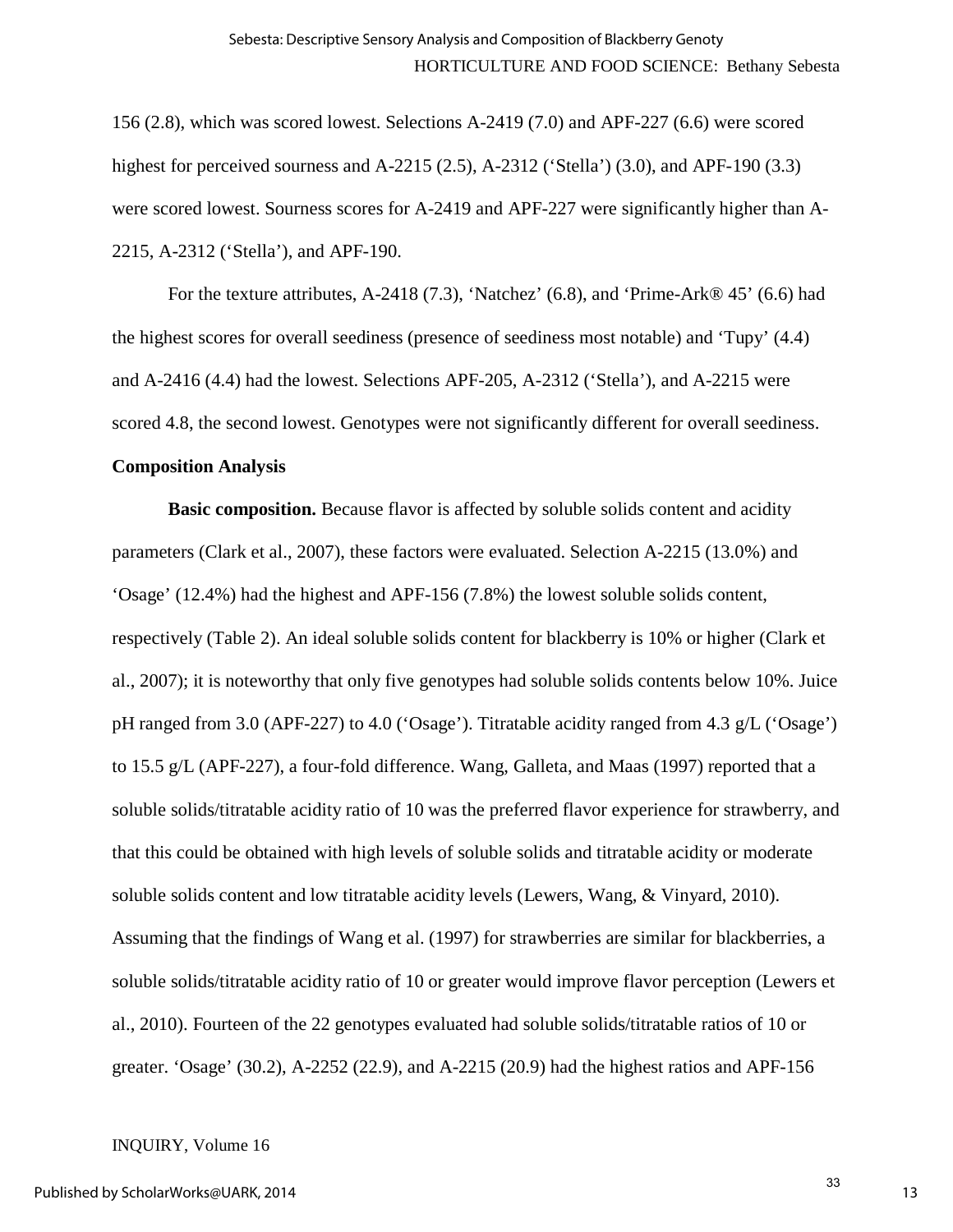had the lowest ratio (5.7). The measurements for soluble solids, titratable acidity and the soluble

solids/titratable acidity ratios are valuable in the assessment of a selection in consideration for

public release.

# Table 2

| Genotype                  | Soluble                 | pH               | Titratable          | Soluble solids/    |
|---------------------------|-------------------------|------------------|---------------------|--------------------|
|                           | solids $(\%)$           |                  | acidity $(g/L)^{z}$ | titratable acidity |
|                           |                         |                  |                     | ratio <sup>y</sup> |
| A-2108                    | $11.4$ abc <sup>x</sup> | 3.4 bcd          | 8.8 abcdef          | 13.3 bcd           |
| A-2215                    | 13.0a                   | $3.7$ ab         | $6.3$ def           | $20.9$ abc         |
| A-2252                    | 11.7ab                  | $3.7$ abc        | 5.6 ef              | $22.9$ ab          |
| A-2312 (Stella)           | 11.7ab                  | $3.5$ abcd       | 6.7 cdef            | 18.5 abcd          |
| A-2316                    | $9.7$ abc               | 3.1 <sub>d</sub> | 14.4 ab             | 6.8d               |
| A-2416                    | $11.3$ abc              | $3.2$ bcd        | 10.8 abcdef         | 10.9 bcd           |
| A-2418                    | $9.9$ abc               | 3.1 <sub>d</sub> | 13.8 ab             | 7.6d               |
| A-2419                    | $10.3$ abc              | $3.2$ bcd        | 12.3 abcde          | $9.2 \text{ cd}$   |
| A-2434                    | $10.8$ abc              | 3.4 bcd          | 8.8 abcdef          | 12.7 bcd           |
| A-2473                    | $10.9$ abc              | 3.4 bcd          | $11.5$ abcde        | 10.5 bcd           |
| APF-156                   | 7.8c                    | $3.1 \text{ cd}$ | $13.9$ ab           | 5.7 d              |
| APF-185                   | $11.4$ abc              | $3.3$ bcd        | 8.9 abcdef          | 13.0 bcd           |
| <b>APF-190</b>            | $9.7$ abc               | $3.6$ abcd       | $5.9$ def           | 17.3 abcd          |
| APF-205                   | 9.2 <sub>bc</sub>       | 3.3 bcd          | 10.2 abcdef         | 9.1 cd             |
| APF-227                   | $11.7$ ab               | 3.0 <sub>d</sub> | 15.5a               | 7.7d               |
| Apache                    | 11.7 ab                 | 3.2 bcd          | $12.5$ abcd         | 9.7 bcd            |
| Natchez                   | $11.1$ abc              | 3.3 bcd          | 9.0 abcdef          | 12.5 bcd           |
| Navaho                    | $11.5$ ab               | $3.2$ bcd        | $13.2$ abc          | 8.9 cd             |
| Osage                     | 12.4 ab                 | 4.0a             | 4.3 f               | 30.2a              |
| Ouachita                  | $11.5$ ab               | 3.3 bcd          | 8.7 bcdef           | 14.5 bcd           |
| Prime-Ark <sup>®</sup> 45 | $12.0$ ab               | 3.4 bcd          | 8.5 bcdef           | 14.3 bcd           |
| Tupy                      | $12.0$ ab               | 3.4 bcd          | 11.3 abcde          | 11.1 bcd           |

<sup>2</sup> Expressed as g-equivalents of citric acid.

<sup>y</sup> Calculated as soluble solids content/[titratable acidity (g/L)/10].

 $x$  Genotypes were evaluated in triplicate (n=3). Means with different letter(s) for each attribute are significantly different ( $p < 0.05$ ) using Tukey's HSD.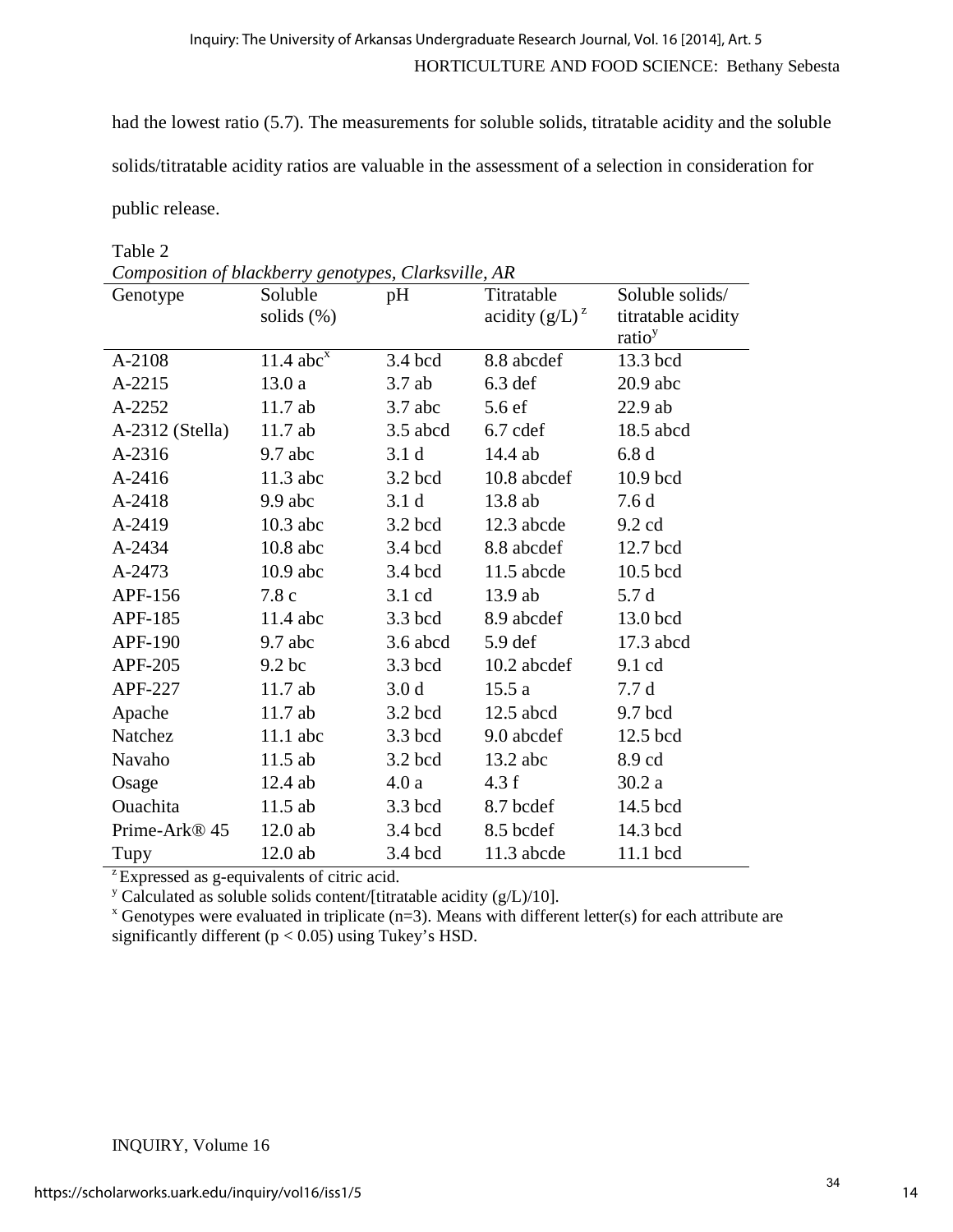**Berry attributes.** The size and shape of the berries varied by genotype (Table 3).

Average berry weight among genotypes varied from 5.1 g (A-2252) to 9.6 g (A-2434). Estimated berry volume ranged from 2395 mm<sup>3</sup> (A-2252) to 4532 mm<sup>3</sup> (A-2108).

# Table 3

*Berry and pyrene attributes of blackberry genotypes, Clarksville, AR, 2012.*

| Genotype                  | Berry<br>weight $(g)$   | Berry<br>volume<br>$\text{(mm}^3)^{\text{z}}$ | Pyrenes/<br>berry | Pyrene<br>weight<br>(mg)/berry | Pyrene weight/<br>berry weight<br>(% ) | Pyrene<br>volume<br>$\text{(mm}^3)^y$ |
|---------------------------|-------------------------|-----------------------------------------------|-------------------|--------------------------------|----------------------------------------|---------------------------------------|
| A-2108                    | $8.6$ abcd <sup>x</sup> | 4532 a                                        | 74 defghi         | 324 cdef                       | 3.8 bcdef                              | 8.7 abcde                             |
| A-2215                    | 7.6 abcdef              | 3614 abc                                      | 67 fghi           | $226$ fgh                      | 3.0 <sub>ef</sub>                      | 8.1 bcdefg                            |
| A-2252                    | 5.1f                    | 2395 с                                        | 61 ghi            | 179 gh                         | $3.6$ cdef                             | 7.7 bcdefg                            |
| A-2312 (Stella)           | 8.0 abcde               | 3474 abc                                      | 92 cdef           | 330 cde                        | 4.2 abcdef                             | 8.9 abcd                              |
| A-2316                    | 6.2 cdef                | 3066 abc                                      | 88 cdef           | 257 defgh                      | 4.1 abcdef                             | $7.0$ defg                            |
| A-2416                    | 6.5 cdef                | 3168 abc                                      | 73 efghi          | 183 gh                         | 2.8f                                   | 6.2 g                                 |
| A-2418                    | 7.5 abcdef              | 3453 abc                                      | 91 cdef           | 356 bcd                        | 4.8 abc                                | $9.4$ abc                             |
| A-2419                    | 7.8 abcdef              | 4027 abc                                      | 99 bcd            | $271$ defg                     | $3.5$ cdef                             | $6.5$ fg                              |
| A-2434                    | 9.6a                    | 4457 ab                                       | $110$ abc         | 452 ab                         | 4.7 abcd                               | 10.7a                                 |
| A-2473                    | 6.9 abcdef              | 3306 abc                                      | 94 cde            | 317 cdef                       | 4.6 abcd                               | 7.6 cdefg                             |
| APF-156                   | 8.8 abc                 | 4310 ab                                       | 125 a             | 380 bc                         | 4.3 abcde                              | 7.7 bcdefg                            |
| APF-185                   | 6.8 bcdef               | 3532 abc                                      | 70 efghi          | $245$ efgh                     | $3.6$ cdef                             | 8.7 abcde                             |
| APF-190                   | 8.5 abcd                | 3788 abc                                      | 84 defg           | $276$ defg                     | 3.3 def                                | 8.4 bcdef                             |
| APF-205                   | 7.7 abcdef              | 3635 abc                                      | $122$ ab          | 313 cdef                       | 4.1 abcdef                             | $6.7$ efg                             |
| APF-227                   | 7.0 abcdef              | 3352 abc                                      | 91 cdef           | 301 cdef                       | 4.3 abcde                              | 8.5 bcdef                             |
| Apache                    | 7.2 abcdef              | 3944 abc                                      | 74 defghi         | 298 cdef                       | 4.1 abcdef                             | 9.7 ab                                |
| Natchez                   | 9.4 ab                  | 4253 ab                                       | 131 a             | 491 a                          | 5.2 ab                                 | 8.9 abcd                              |
| Navaho                    | 5.3 ef                  | 2804 bc                                       | 53 i              | 179 gh                         | $3.4$ cdef                             | 8.0 bcdefg                            |
| Osage                     | 6.9 abcdef              | 3725 abc                                      | 73 efghi          | $273$ defg                     | 4.1 abcdef                             | 8.4 bcdef                             |
| Ouachita                  | 6.3 cdef                | 3155 abc                                      | 78 defgh          | 259 defgh                      | 4.1 abcdef                             | $7.2$ defg                            |
| Prime-Ark <sup>®</sup> 45 | 5.8 def                 | 2768 bc                                       | 85 cdefg          | 318 cdef                       | 5.4a                                   | 8.1 bcdefg                            |
| Tupy                      | 6.0 <sub>def</sub>      | 2846 abc                                      | 53 hi             | 160h                           | 2.7 f                                  | 8.1 bcdefg                            |

 $\overline{z}$  Volume calculated as a cone.<br>y Volume calculated as length x width x height.

 $x$  Genotypes were evaluated in triplicate (n=3). Means with different letter(s) for each attribute are significantly different ( $p < 0.05$ ) using Tukey's HSD.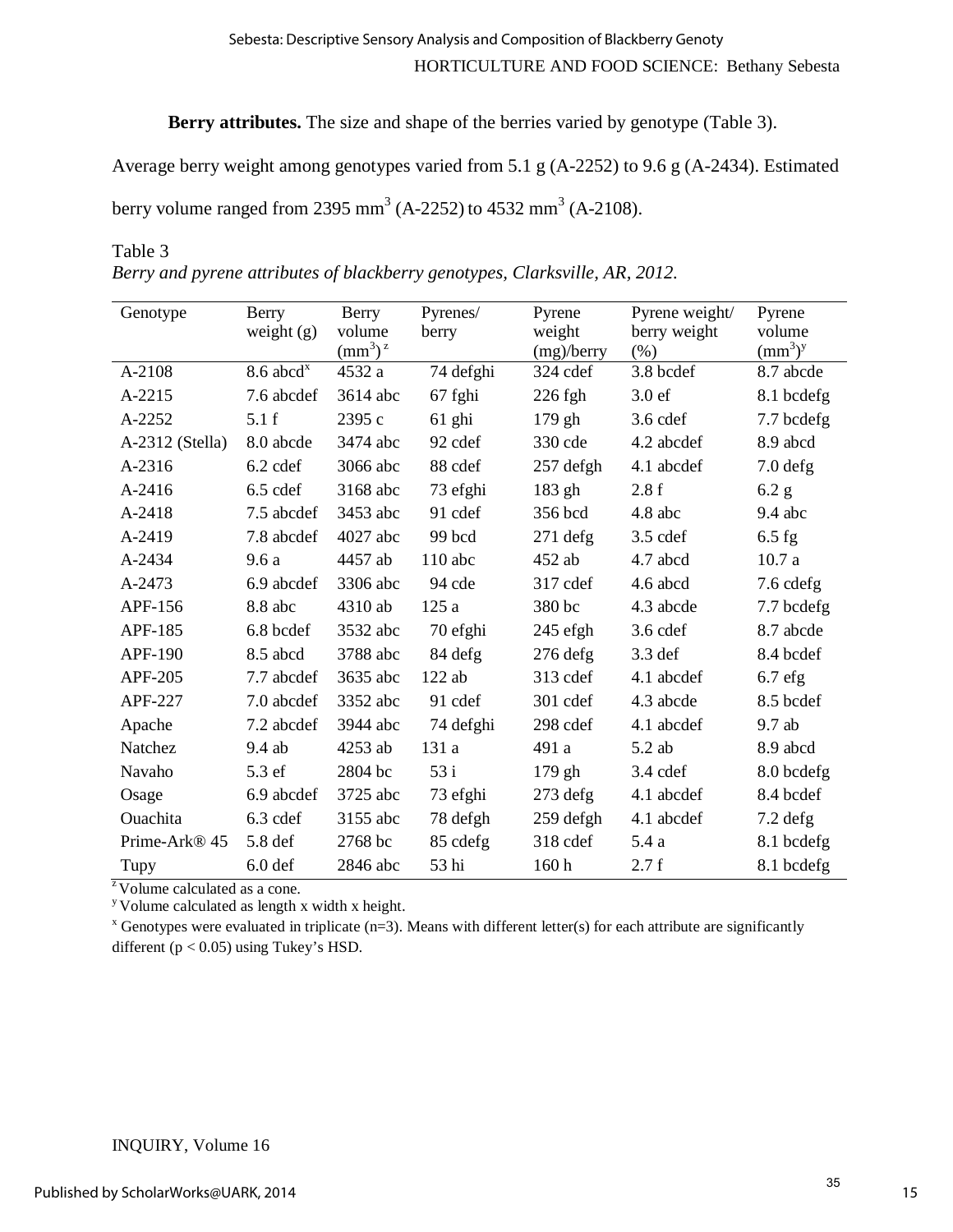**Pyrene attributes.** 'Natchez' contained the greatest number of pyrenes (131/berry) and 'Navaho' and 'Tupy' the least (53/berry) (Table 3). Because small pyrene size (< 3 mg) is preferred in both fresh-market and processed blackberry products (Moore et al., 1975), this was assessed. Genotypes that had an individual pyrene weight of 3.0 mg or less included 'Tupy' (3.0 mg), APF-156 (3.0 mg), A-2416 (2.5 mg), APF-205 (2.6 mg), A-2252 (3.0 mg), A-2316 (2.9 mg), and A-2419 (2.7 mg). Genotypes A-2434, A-2108, and 'Apache' had individual pyrene weights of 4.0 mg or higher. Pyrene weight/berry varied from 160 mg ('Tupy') to 491 mg ('Natchez'). Darrow and Sherwood (1931) found the proportion of pyrene weight/berry weight more important than pyrene size. APF-190 had, on average, 84 pyrenes/berry, a pyrene volume of 8.4 mm<sup>3</sup>, and a ratio of 3.3% whereas 'Prime-Ark® 45' had a significantly higher ratio of 5.4% and 85 pyrenes/berry that had an individual volume of 8.1 mm<sup>3</sup>. Of all genotypes, 'Prime-Ark® 45' (5.4%) and 'Natchez' (5.2%) had the highest values for pyrene weight per berry to berry weight while 'Tupy' (2.7%) and A-2416 (2.8%) had the least. Even though some genotypes had a high pyrene weight per berry, these did not necessarily have the most pyrenes/berry. For example, 'Natchez', 'Prime-Ark® 45', and A-2416 had 131, 85, and 73 pyrenes/berry, respectively. Pyrene volume ranged from 6.2 mm<sup>3</sup> (A-2416) to 10.7 mm<sup>3</sup> (A-2434) (Table 3).

The images of individual pyrenes from the genotypes evaluated (Figure 1) were visually placed into three groups as classified by Wada and Reed (2010) as straight, slightly concave, and convex, based on the shape of the raphe, the lower edge of the pyrene. The following genotypes were classified as straight: A-2316, A-2418, 'Apache', APF-205, 'Osage', 'Ouachita', and 'Prime-Ark® 45'. Selections A-2416 and APF-156 were slightly concave. Selections A-2215, A-2312 ('Stella'), A-2419, A-2473, APF-185, and APF-190 were straight to slightly convex.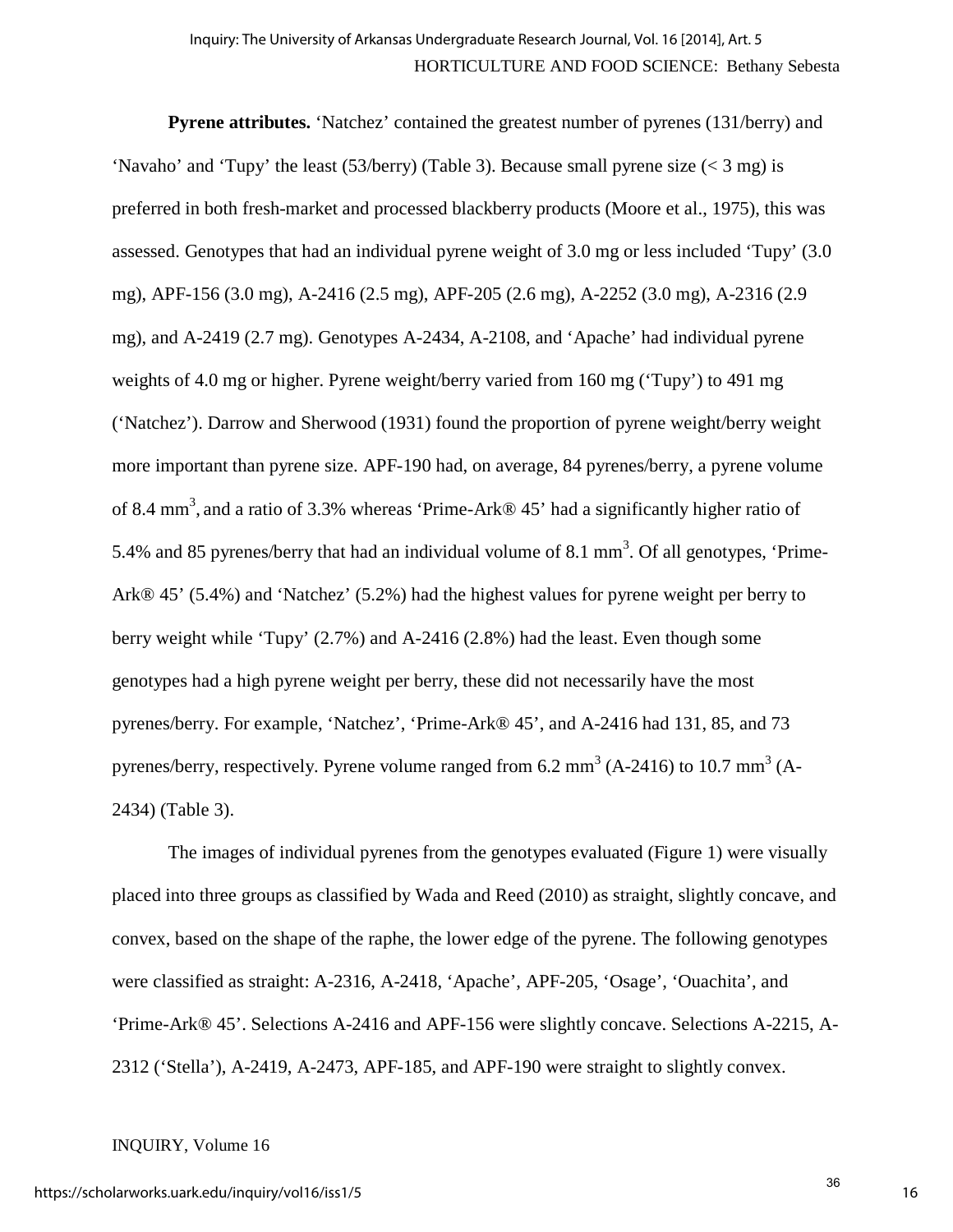Selections A-2108, A-2252, A-2434, APF-227, 'Natchez', 'Navaho', and 'Tupy' were convex. Wada and colleagues (2010) found that blackberry pyrene shape and structure can be used to identify the genotype and that the pyrene shape, with respect to the lower edge, for 'Navaho' and 'Tupy' was convex. 'Natchez' was classified as straight to slightly convex and slightly convex to convex, 'Ouachita' as straight, and 'PrimeArk® 45' as straight to slightly convex (Bruce & Perkins-Veazie, 2012).

| <b>STRAIGHT</b> |                 | <b>STRAIGHT TO</b><br><b>SLIGHTLY CONVEX</b> |                 | <b>CONVEX</b>  |                | <b>SLIGHTLY CONCAVE</b> |         |
|-----------------|-----------------|----------------------------------------------|-----------------|----------------|----------------|-------------------------|---------|
| A-2316          | A-2418          | A-2215                                       | A-2312 (STELLA) | A-2108         | A-2252         | A-2416                  | APF-156 |
| APF-205         | <b>APACHE</b>   | A-2419                                       | A-2473          | A-2434         | <b>APF-227</b> |                         |         |
| PRIME-ARK 45    | <b>OUACHITA</b> | <b>APF-185</b>                               | APF-190         | <b>NATCHEZ</b> | <b>NAVAHO</b>  |                         |         |
|                 |                 | <b>OSAGE</b>                                 |                 | TUPY           |                |                         |         |

*Figure 1. Images of individual pyrenes from blackberry genotypes, Clarksville, AR, 2012.*<br><sup>z</sup> Based on the shape of the raphe, the lower edge, pyrenes were visually classified into three groups: straight, slightly concave, and convex as categorized by Wada and Reed (2010). Pyrene sizes in the images are not to scale relative to each other.

**Nutraceutical analysis.** 'Natchez' (81.8 mg ellagic acid eqv/100 g) had the highest total ellagitannins and 'Tupy' (26.1 mg ellagic acid eqv/100 g) the lowest (Table 4). Total flavonols ranged from 9.5 mg rutin eqv/100 g ('Ouachita') to 36.8 mg rutin eqv/100 g (APF-227). Total anthocyanins ranged from 145 mg acy/100 g (A-2473) to 373 mg acy/100 g ('Apache'). Lewers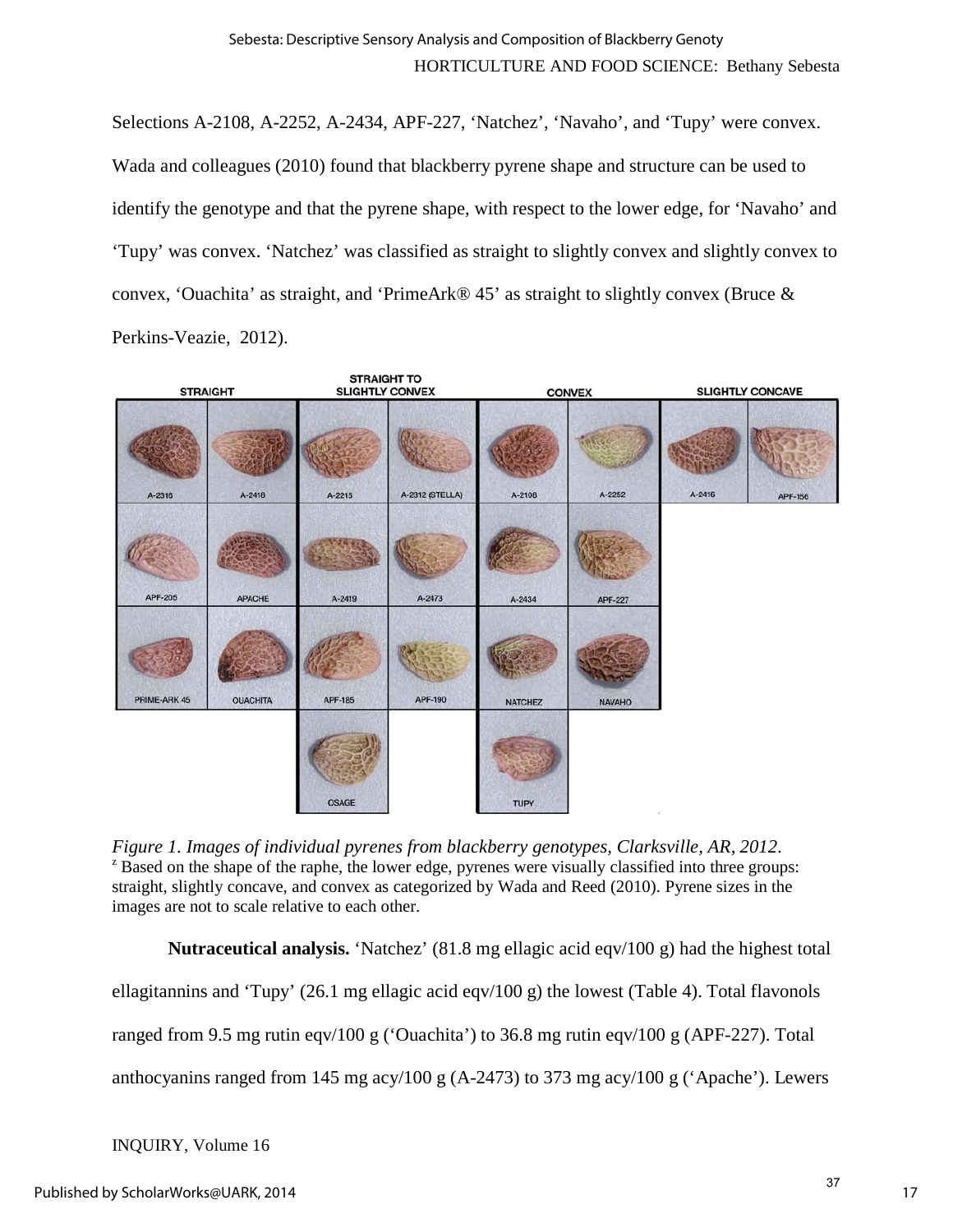et al. (2010) reported total anthocyanins that ranged from 141 to 432 mg of cyanidin-3 glucodside eqv/100 g. Selections A-2316 (1200 mg gallic acid eqv/100 g), APF-156 (1178 mg gallic acid eqv/100 g), and 'Natchez' (1086 mg gallic acid eqv/100 g) had the highest levels of total phenolics and 'Ouachita' (515 mg gallic acid eqv/100 g) the lowest compared with values ranging from 114 to 1056 mg gallic acid eqv/100 g reported by Howard and Hager (2007). The ORAC ranged from 63.9 µmol Trolox eqv/g (APF-205) to 213.2 µmol Trolox eqv/g ('Prime-Ark® 45'). ORAC means reported by Moyer, Hummer, Finn, Frei, and Wrolstad (2002) and Lewers et al. (2010) for blackberries ranged from 13 to 146 µmol Trolox eqv/g and from 27 to 88 µmol Trolox eqv/g, respectively. 'Prime-Ark® 45' and 'Natchez' had strikingly higher ORAC values that were significantly higher than all other genotypes in this study. Among all genotypes, levels for total anthocyanins, total phenolics, total flavonols, total ellagitannins, and ORAC were among the highest for 'Natchez' compared to other tested genotypes.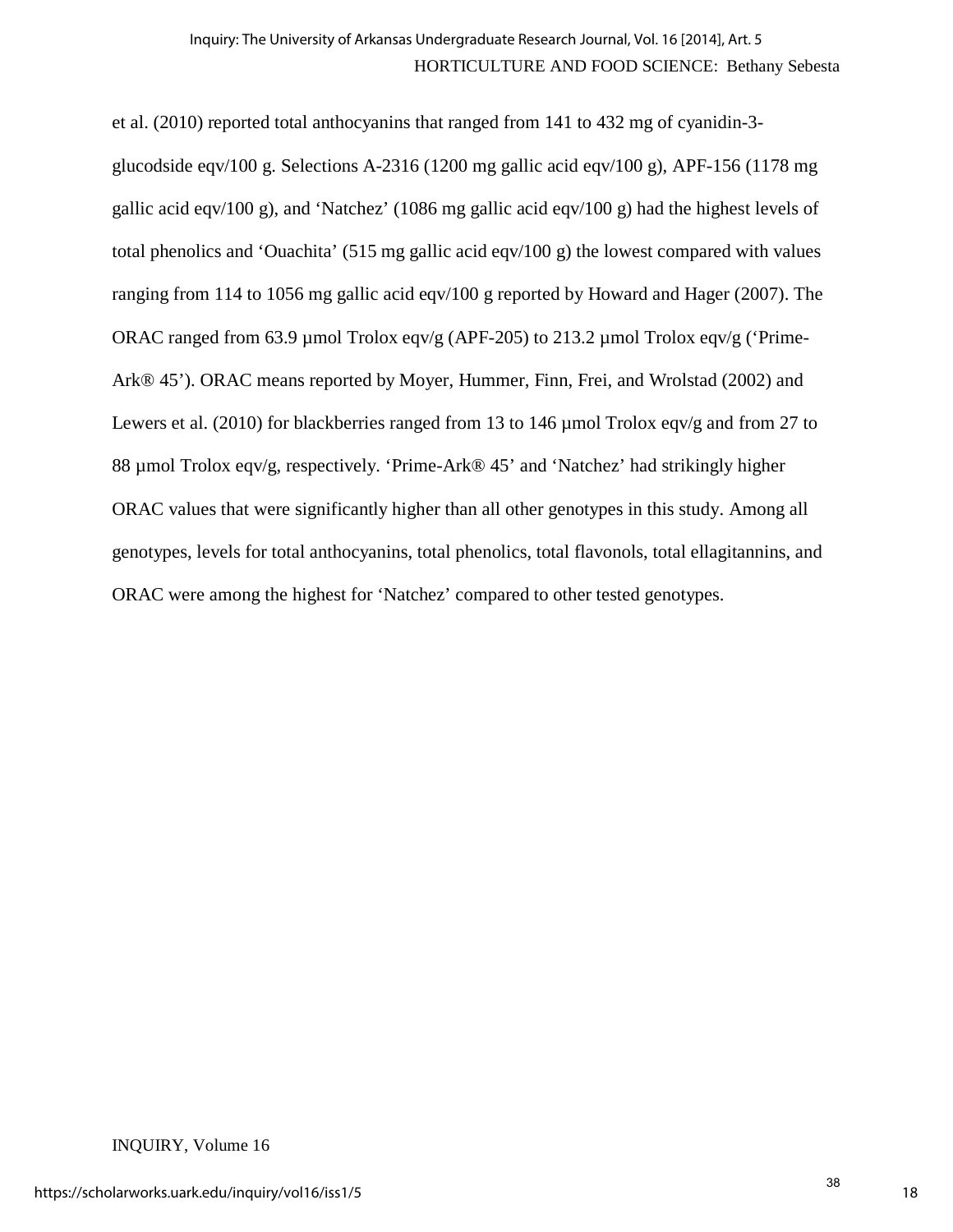| Genotype                  | Total                     | Total            | Total                            | Total phenolics | $ORAC^{\overline{z}}$ |
|---------------------------|---------------------------|------------------|----------------------------------|-----------------|-----------------------|
|                           | ellagitannins             | flavonols        | anthocyanins                     | (mg gallic acid | $(\mu$ mol            |
|                           | (mg ellagic acid          | (mg rutin        | $(mg \text{ acy}/100 \text{ g})$ | eqv/100 g)      | <b>Trolox</b>         |
|                           | eqv/100 g                 | eqv/ $100 g$ )   |                                  |                 | $eqv/g$ )             |
| A-2108                    | 48.4 bcdefgh <sup>y</sup> | $15.7$ efgh      | 343 abc                          | 642 cdef        | 88.5 b                |
| A-2215                    | 32.9 fgh                  | $11.9$ gh        | 339 abc                          | 635 cdef        | 83.4 b                |
| A-2252                    | 45.9 cdefgh               | 17.9 cdefgh      | 286 abcdef                       | 894 abcdef      | 84.9 b                |
| A-2312 (Stella)           | $34.1$ defgh              | 26.3 abcde       | 181 fgh                          | 662 cdef        | 71.0b                 |
| A-2316                    | $60.3$ abcd               | $21.9$ cdefg     | 267 abcdefgh                     | 1200 a          | 90.3 b                |
| $A - 2416$                | 55.1 bcdef                | $20.8$ cdefg     | 229 cdefgh                       | $1029$ abc      | 92.5 b                |
| A-2418                    | 59.6 abcde                | 28.2 abc         | 263 abcdefgh                     | 982 abcd        | 102.1 <sub>b</sub>    |
| A-2419                    | 40.3 cdefgh               | $16.2$ defgh     | $207$ efgh                       | 665 cdef        | 83.1 b                |
| A-2434                    | 52.9 bcdefg               | 33.5 ab          | 329 abcde                        | 814 abcdef      | 78.4 b                |
| A-2473                    | 39.0 cdefgh               | $15.1$ fgh       | 145h                             | 659 cdef        | 77.6 b                |
| APF-156                   | 38.7 cdefgh               | 13.5 fgh         | 177 fgh                          | 1178 a          | 80.8 b                |
| APF-185                   | 38.3 cdefgh               | 13.5 fgh         | 279 abcdefg                      | 933 abcde       | 92.3 b                |
| APF-190                   | 33.7 efgh                 | 17.2 cdefgh      | 157 gh                           | 525 ef          | 70.2 b                |
| <b>APF-205</b>            | 30.0 fgh                  | $12.6$ gh        | 180 fgh                          | 602 def         | 63.9 b                |
| APF-227                   | 74.7 ab                   | 36.8 a           | 155 gh                           | 839 abcdef      | 74.2 b                |
| Apache                    | 40.9 cdefgh               | 27.1 abcd        | 373 a                            | 891 abcdef      | 90.6 <sub>b</sub>     |
| Natchez                   | 81.8 a                    | 36.6 a           | 359 ab                           | 1086 ab         | 202.1 a               |
| Navaho                    | 41.3 cdefgh               | 18.7 cdefgh      | 301 abcdef                       | 955 abcd        | 82.3 b                |
| Osage                     | 36.4 defgh                | 27.8 abc         | 333 abcd                         | 662 cdef        | 86.3 b                |
| Ouachita                  | 28.6 gh                   | 9.5 <sub>h</sub> | 208 defgh                        | 515 f           | 70.7 b                |
| Prime-Ark <sup>®</sup> 45 | 64.4 abc                  | 24.0 bcdef       | 210 defgh                        | 909 abcdef      | 213.2 a               |
| Tupy                      | 26.1 <sub>h</sub>         | 22.8 bcdefg      | 239 bcdefgh                      | 714 bcdef       | 68.3 b                |

*Nutraceutical attributes (based on fresh weight) for blackberry genotypes, Clarksville, AR, 2012.* 

 $\alpha$ <sup>z</sup> Oxygen radical absorbance capacity=ORAC.

<sup>y</sup> Genotypes were evaluated in triplicate (n=3). Means with different letter(s) for each attribute are significantly different ( $p < 0.05$ ) using Tukey's HSD.

# **Correlations within and between descriptive sensory analysis and composition**

**attributes.** Since there were many attributes in this study that were significantly correlated, only selected correlations are reported. Correlations are shown within each category of data (descriptive, basic composition, berry and pyrene attributes, and nutraceutical) and between data from the different categories. As expected, there are significant correlations within each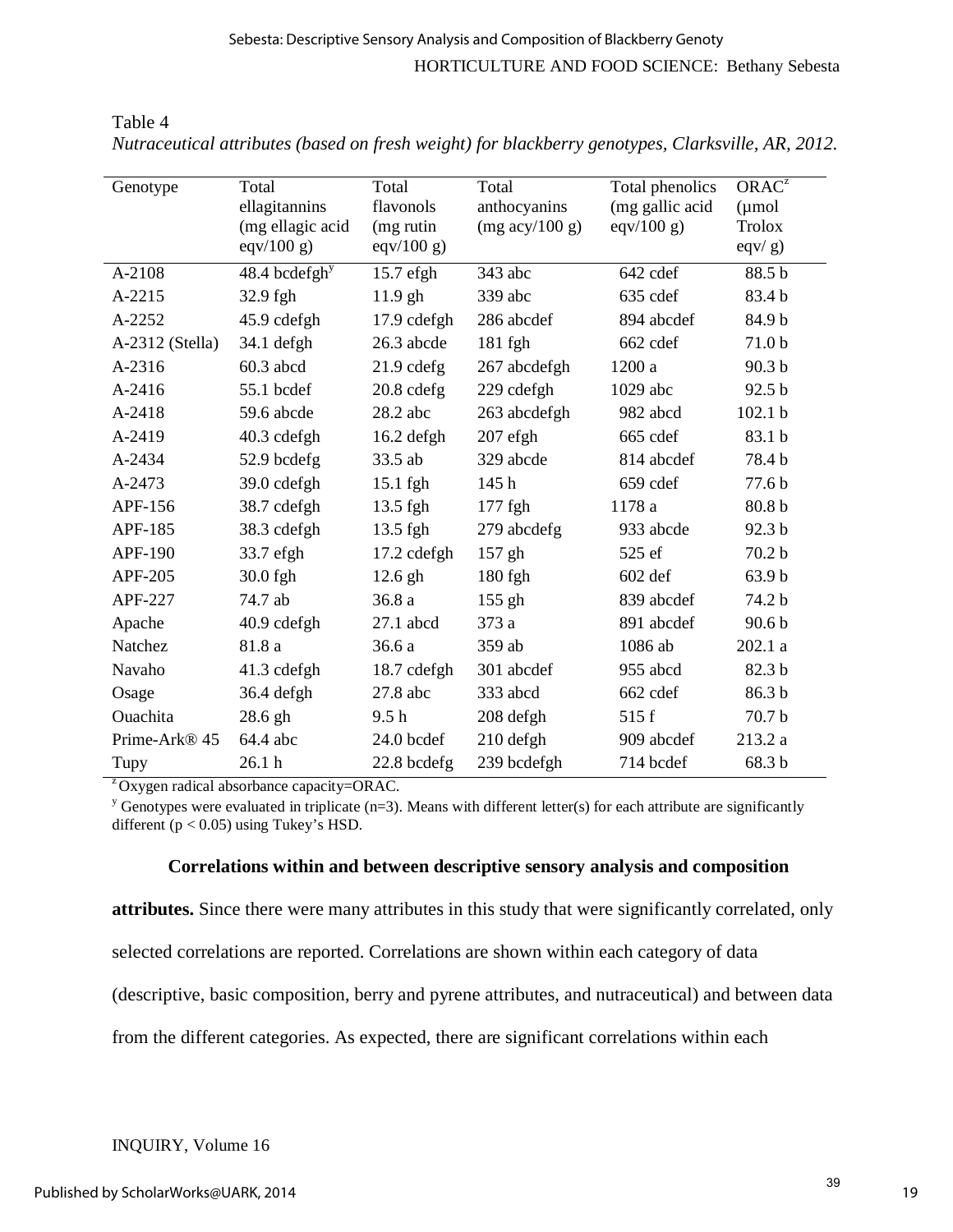category. For all genotypes, positive and negative correlations were significant at *r*=0.98–0.70 (*p*<0.001), *r*= 0.69-0.56 (*p*<0.01), and *r*= 0.55-0.45 (*p*<0.05).

Flavor intensity was positively correlated to sweetness (*r*=0.47). Sweetness was negatively correlated to sourness (*r*=-0.74). Soluble solids content was positively correlated to pH (*r*=0.50) and soluble solids/titratable acidity ratio (*r*=0.60), but negatively correlated to titratable acidity (*r*=-0.46). Berry pH was positively correlated to soluble solids/titratable acidity ratio (*r*=0.96) and negatively correlated to titratable acidity (*r*=-0.91). Titratable acidity was negatively correlated to soluble solids/titratable acidity ratio (*r*=-0.90).

Berry weight was positively correlated to berry volume  $(r=0.93)$ , pyrenes/berry  $(r=0.70)$ , and pyrene weight/berry (*r*=0.78). Berry volume was positively correlated to pyrenes/berry (*r*=0.58), and pyrene weight/berry (*r*=0.67). Pyrenes/berry was positively correlated to pyrene weight/berry  $(r=0.84)$  and pyrene weight/berry weight ratio  $(r=0.63)$ ; it was negatively correlated to soluble solids (*r*=-0.64). Pyrene weight/berry was positively correlated to pyrene weight/berry weight ratio  $(r=0.80)$ .

Total ellagitannins was positively correlated to total flavonols (*r*=0.72), total phenolics (*r*=0.62), and ORAC (*r*=0.66).

For relations between descriptive and composition attributes, pyrene weight/berry was positively correlated to descriptive-evaluated overall seediness (*r*=0.51). Pyrene weight/berry weight ratio was also positively correlated to total ellagitannins (*r*=0.58), ORAC (*r*=0.60), and descriptive-evaluated overall seediness (*r*=0.70); this correlation describes the importance of pyrenes for health-promoting factors along with sensory perception of "seediness". Berry pH was negatively correlated to total phenolics ( $r=-0.57$ ) and sourness ( $r=-0.75$ ). Titratable acidity was positively correlated to total phenolics (*r*=0.57), and sourness (*r*=0.82). Soluble solids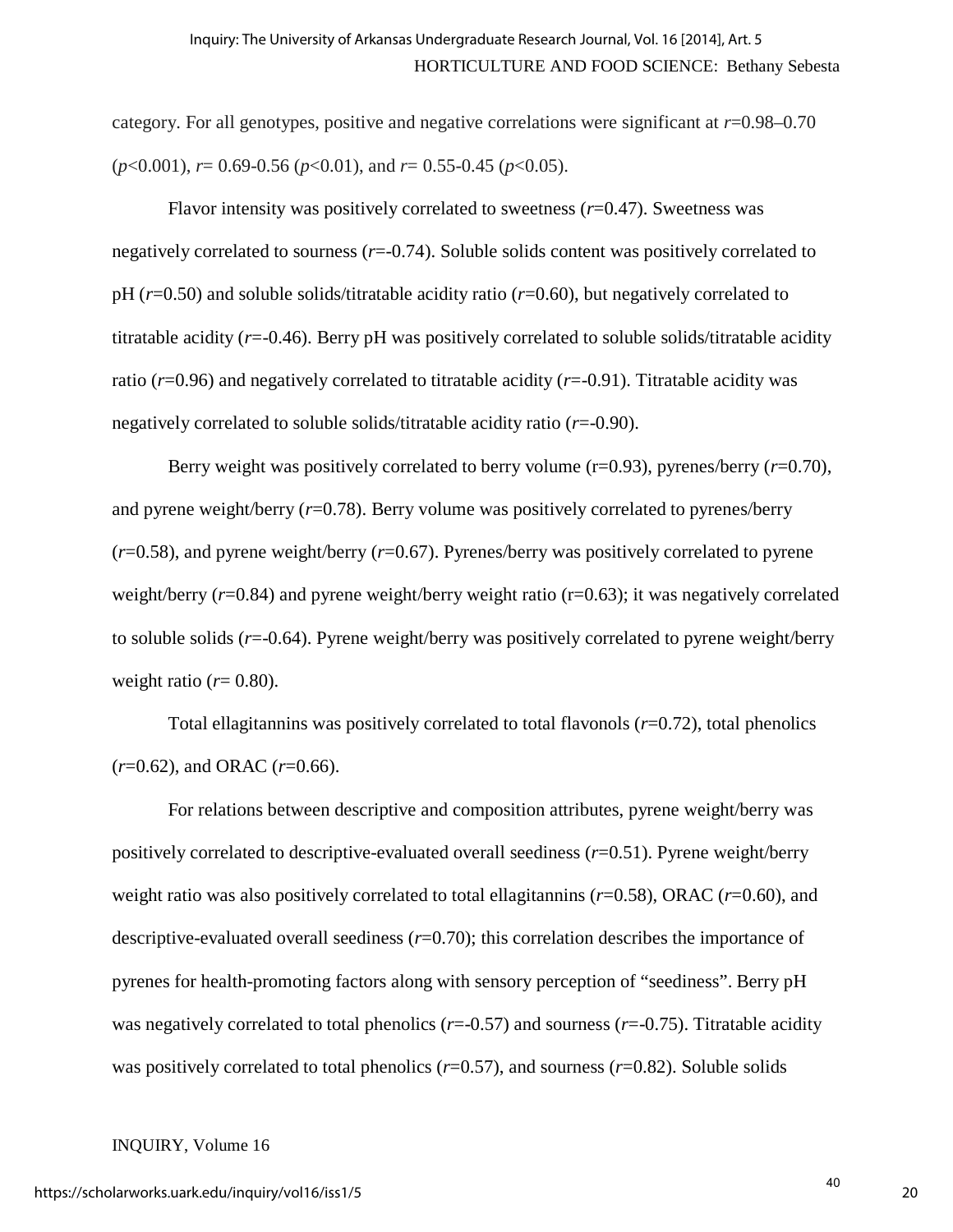content/titratable acidity ratio was negatively correlated to total phenolics (*r*=-0.51) and sourness (*r*=-0.68), which is expected because high levels of phenolics provide a bitter taste and enhanced flavor is dependent upon low titratable acidity and perceived sourness. Total ellagitannins (*r*=0.57) and ORAC (*r*=0.54) were positively correlated to overall seediness.

# **Conclusion**

The findings determined by this study on fresh blackberries may have the potential to provide much needed data for fruit breeders. Characteristics of fresh blackberry fruits used in this investigation varied between genotypes, some of which are likely to be improved. A finding from this study revealed that even though the sensory scores for overall seediness varied, there was a positive correlation between overall seediness and pyrene weight/berry weight ratio. The correlations within and between sensory analysis, composition attributes, and nutraceutical attributes generated by this study provide a source of information on fresh blackberries and can contribute to genotype improvement efforts at the UASDOA.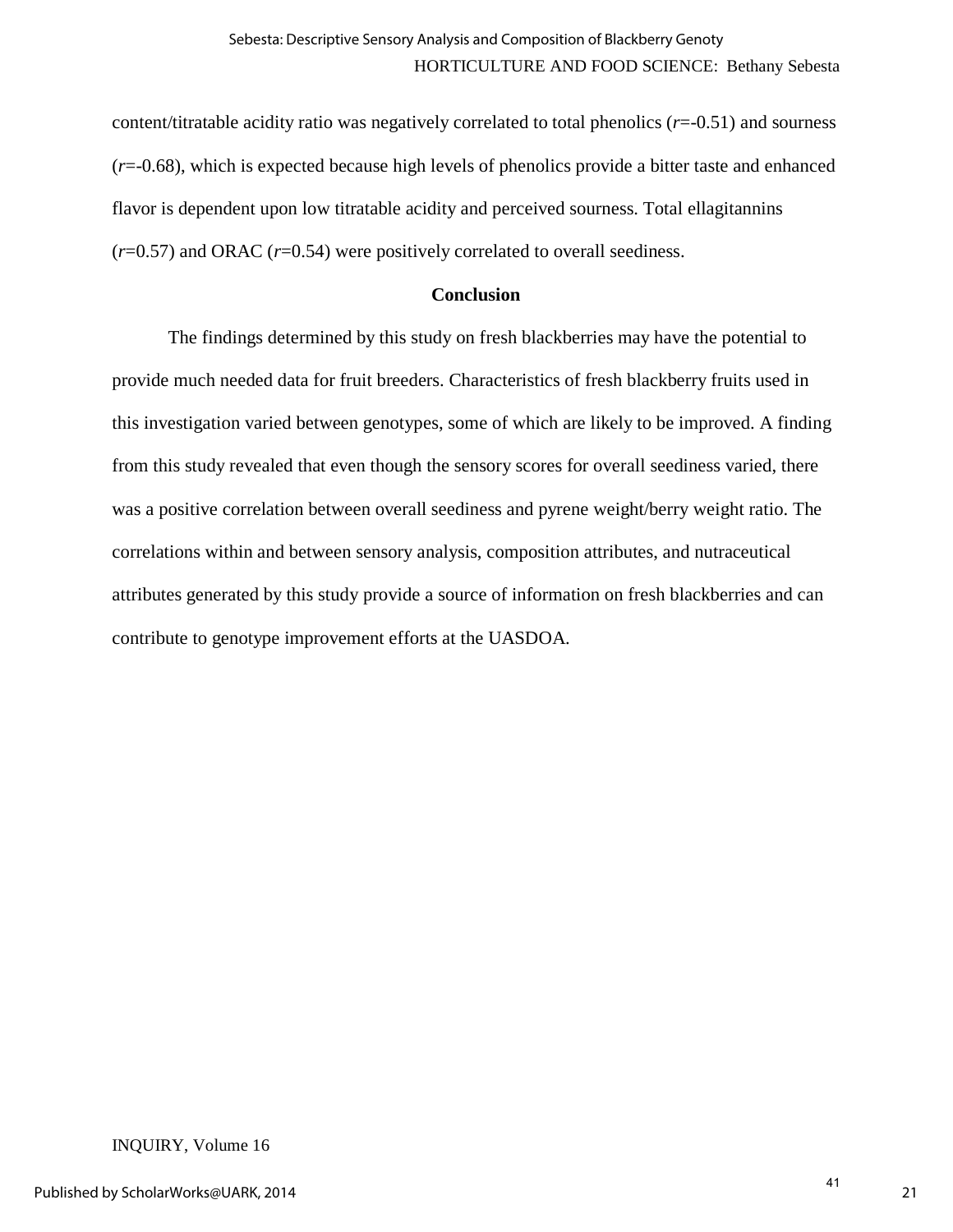# References

- Bruce, M., & Perkins-Veazie, P. (2012, July). *Physical characteristics of pyrenes as a means to identify blackberry and raspberry cultivars.* Paper presented at the Annual Conference of the American Society for Horticultural Science, Miami, FL.
- Cho, M. J., Howard, L. R., Prior, R. L., & Clark, J. R. (2004). Flavonoid glycosides and antioxidant capacity of various blackberry, blueberry, and red grape genotypes determined by high-performance liquid chromatography/mass spectrometry. *Journal of the Science of Food and Agriculture, 84*(13), 1771-1782. doi:10.1002/jsfa.1885
- Clark, J. R. (1999). The blackberry breeding program at the University of Arkansas: Thirty-plus years of progress and developments for the future. *Acta Horticulturae, 505*, 73-77.
- Clark, J. R. (2005). Changing times for eastern United States blackberries. *HortTechnology, 15*(3), 491-494.
- Clark, J. R., & Finn, C. E. (2008). New trends in blackberry breeding. *Acta Horticulture, 777*, 41-47.
- Clark, J. R., Howard, L. R., & Talcott, S. (2002). Antioxidant activity of blackberry genotypes. *Acta Horticulturae, 585*, 475-480.
- Clark, J. R., Stafne, E. T., Hall, H. K., & Finn, C. E. (2007). Blackberry breeding and genetics. *Plant Breeding Reviews, 29*, 19-144.

Connor, A. M., Finn, C. E., & Alspach, P. A. (2005). Genotypic and environmental variation in antioxidant activity and total phenolic content among blackberry and hybridberry cultivars. *Journal of the American Society for Horticultural Science, 130*(4), 527- 533.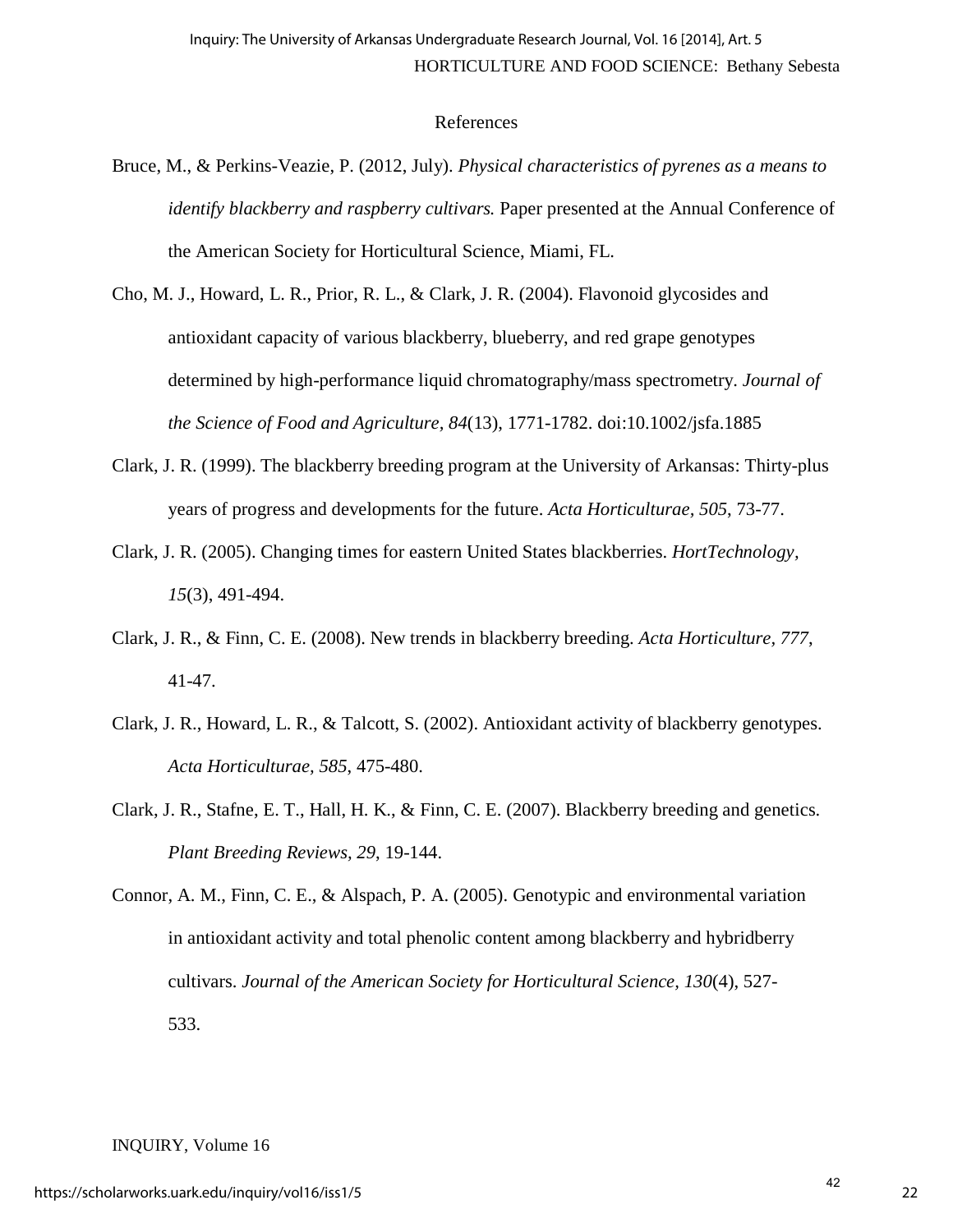- Darrow, G. M., & Sherwood, H. (1931). Seed and berry size of cane fruits. *Proceedings of the American Society for Horticultural Science, 28*, 194-199.
- Finn, C. E., & Clark, J. R. (2012). Blackberry. In: Badenes, M. L. & Byrne, D. H., (Eds.), *Handbook of Plant Breeding: Volume 8: Fruit breeding.* (pp. 151-190). New York, NY: Springer.
- Hager, T. J., Howard, L. R., Liyange, R., Lay, J. O., & Prior, L. R. (2008). Ellagitannin composition of blackberry as determined by HPLCESI-MS and MALDI-TOF-MS. *Journal of Agricultural and Food Chemistry, 56*(3), 661-669. doi:10.1021/jf071990b
- Hager T., Prior, R., & Howard, L. (2008). Processing and storage effects on monomeric anthocyanins, percent polymeric color, and antioxidant capacity of processed blackberry products. *Journal of Agricultural and Food Chemistry, 56*(3), 689-695. doi:10.1021/jf071994g
- Hager T., Prior, R., & Howard, L. (2010). Processing and storage effects on the ellagitannin composition of processed blackberry products. *Journal of Agricultural and Food Chemistry, 58*(22), 11749-11754. doi:10.1021/jf102964b
- Hall, H. K., Stephens, M. J., Stanley, C. J., Finn, C. E., & Yorgey, B. (2002). Breeding new 'Boysen' and 'Marion' cultivars. *Acta Horticulture, 585*, 91-95.
- Howard, L. R., & Hager, T. J. (2007). Berry fruit phytochemicals. In Y. Zhao (ed.), *Berry fruit: Value-added products for health promotion* (pp. 73-104). Boca Raton, FL: CRC Press.
- Lewers, K. S., Wang, S. Y., & Vinyard, B. T. (2010). Evaluation of blackberry cultivars and breeding selections for fruit quality traits and flowering and fruiting dates. *Crop Science, 50*(6), 2475-2491. doi:10.2135/cropsci2010.02.0097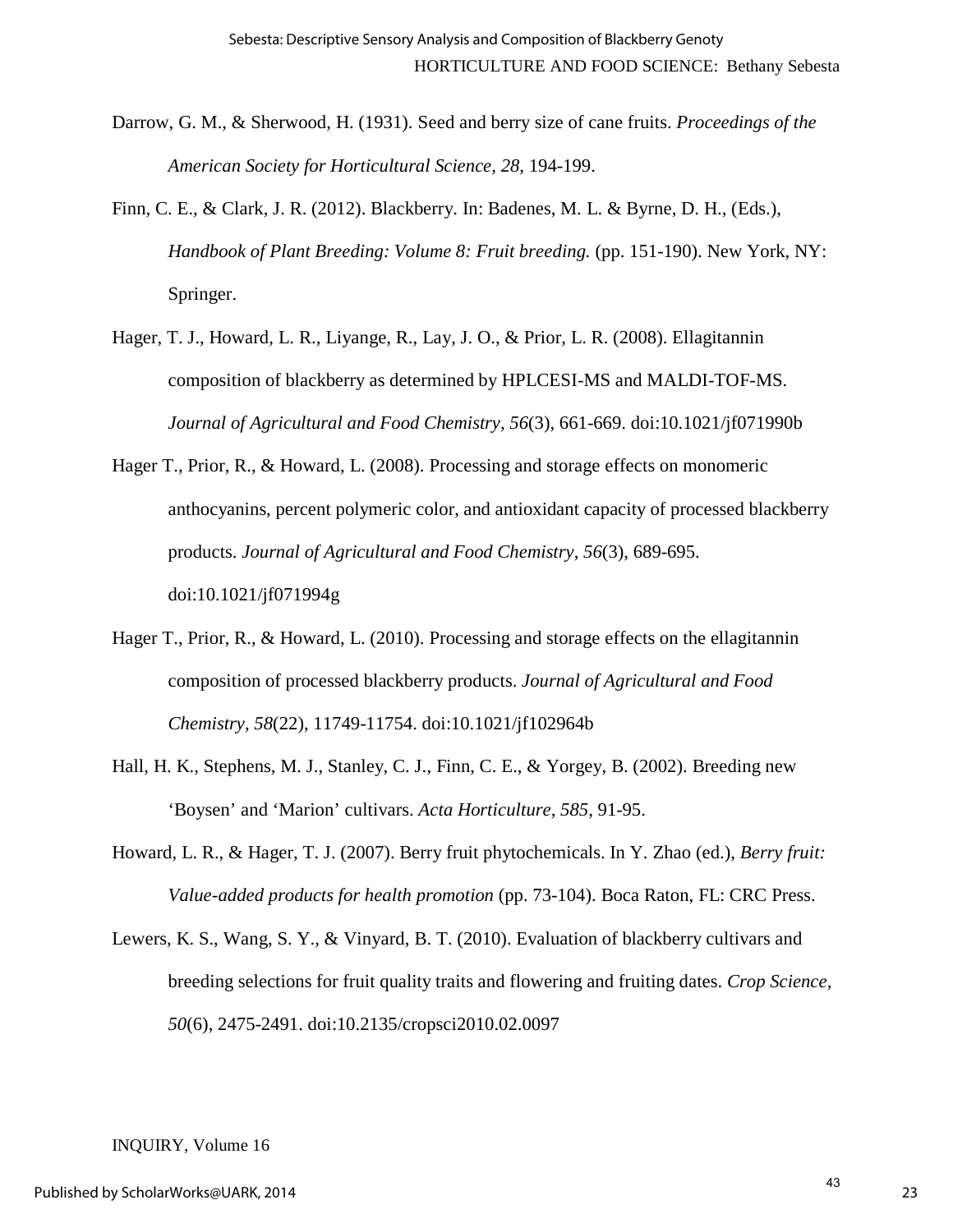- Liu, R. H. (2003). Health benefits of fruits and vegetables are from additive and synergistic combinations of phytochemicals. *American Journal of Clinical Nutrition, 78*(3), 517S-520S.
- Moore, J. N., Brown, G. R., & Brown, E. D. (1974). Relationships between fruit size and seed number and size in blackberries. *Fruit Varieties Journal, 28*, 40-50.
- Moore, J. N., Lundergan, C., & Brown, E. D. (1975). Inheritance of seed size in blackberry. *Journal of the American Society for Horticultural Science, 100*(4), 377-379.
- Moyer, R. A., Hummer, K. E., Finn, C. E., Frei, B., & Wrolstad, R. E. (2002). Anthocyanins, phenolics, and antioxidant capacity in diverse small fruits: *Vaccinium, rubus* and *ribes. Journal of Agricultural and Food Chemistry, 50*(3), 519-525.
- Narayana, K. R., Reddy, M. S., Chaluvadi, M. R., & Krishna, D. R. (2001). Bioflavonoids classification, pharmacological, biochemical effects and therapeutic potential. *Indian Journal of Pharmacology, 33*, 2-16.
- Ness, A. R., & Poulens, J. W. (1997). Fruit and vegetables, and cardiovascular disease: A review. *International Journal of Epidemiology, 26*, 1-13.
- Prior, R., Cao, G., Martin, A., Sofic, E., McEwen, J., O'Brien, C., … Mainland, C. M. (1998). Antioxidant capacity as influenced by total phenolic and anthocyanin content, maturity, and variety of *Vaccinium* species. *Journal of Agricultural and Food Chemistry, 46*(7), 2686-2693.
- Reyes-Carmona, J., Yousef, R. A., Martínez-Peniche, G. G., & Lila, M. A. (2005). Antioxidant capacity of fruit extracts of blackberry (*Rubus* sp.) produced in different climatic regions. *Journal of Food Science, 70*(7), 497-503. doi:10.1111/j.1365- 2621.2005.tb11498.x

INQUIRY, Volume 16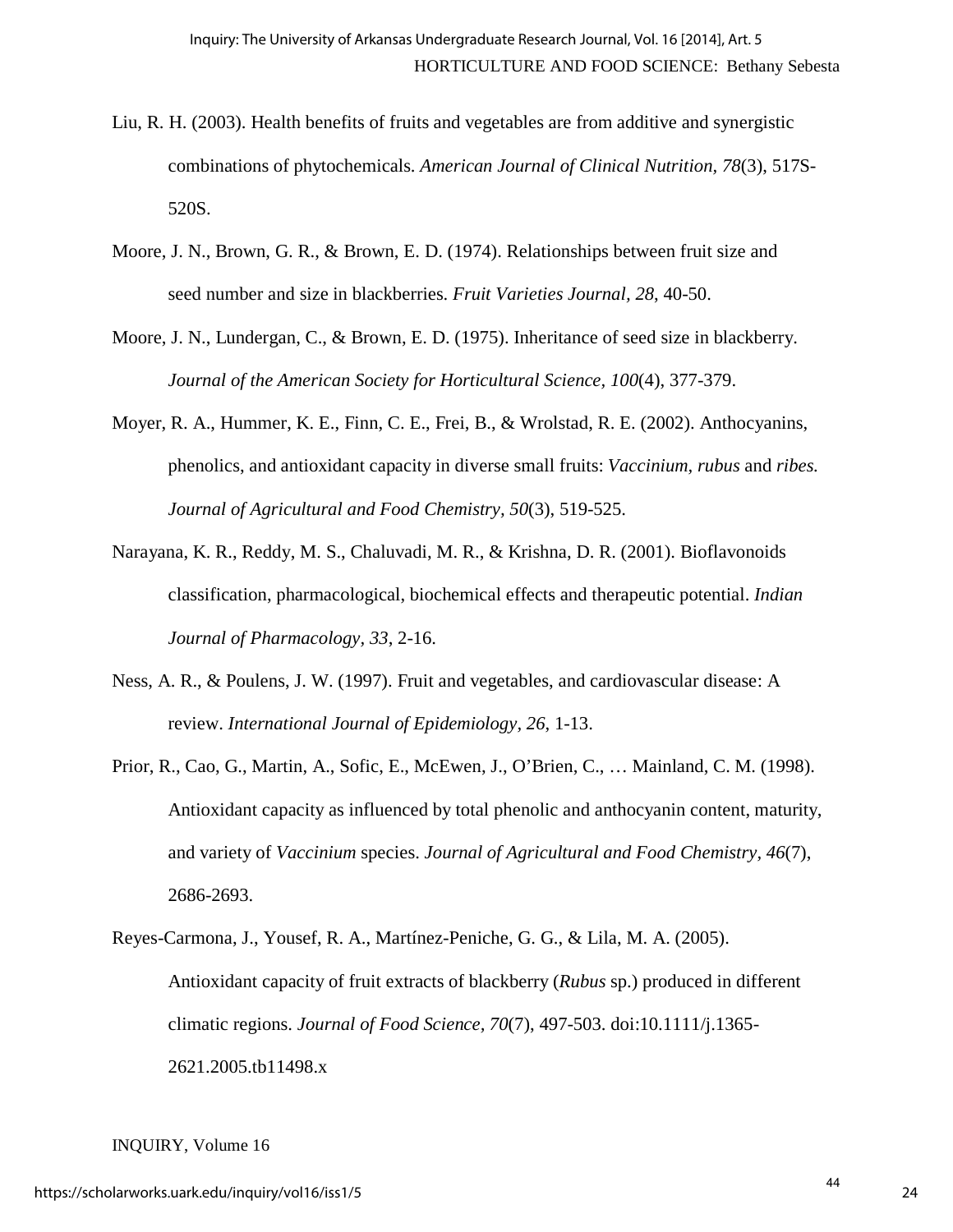- Sariburun E., Şahin, S., Demir, C., Türkben, C., & Uylaşer, V. (2010). Phenolic content and antioxidant activity of raspberry and blackberry cultivars. *Journal of Food Science, 75*(4), 328-335. doi:10.1111/j.1750-3841.2010.01571.x
- Seeram, N. P. (2008). Berry fruits: Compositional elements, biochemical activities, and the impact of their intake on human health, performance, and disease. *Journal of Agricultural and Food Chemistry, 56*(3)*,* 627-629.
- Seeram, N. P., Adams, L. S., Zhang, Y., Lee, R., Sand, D., Scheuller, H. S., & Heber, D. (2006). Blackberry, black raspberry, blueberry, cranberry, red raspberry, and strawberry extracts inhibit growth and stimulate apoptosis of human cancer cells *in vitro. Journal of Agricultural and Food Chemistry, 54*(25), 9329-9339.
- Sellappan S., Akoh, C. C., & Krewer, G. (2002). Phenolic compounds and antioxidant capacity of Georgia-grown blueberries and blackberries. *Journal of Agricultural and Food Chemistry, 50*(8), 2432-2438.
- Siriwoharn, T., Wrolstad, R. E., Finn, C. E., & Pereira, C. B. (2004). Influence of cultivar, maturity, and sampling on blackberry [Rubus L. hybrids] anthocyanins, polyphenolics, and antioxidant properites. *Journal of Agricultural and Food Chemistry, 52*(26), 8021- 8030.
- Slinkard, K., & Singleton, V. L. (1977). Total phenol analysis: Automation and comparison with manual methods. *American Journal of Enology and Viticulture, 28*(1), 49-55.
- Steinmetz, K. A., & Potter, J. D. (1996). Vegetables, fruit, and cancer prevention: A review. *Journal of the American Dietetic Association, 96*(10), 1027-2039.
- Strik, B. C., Clark, J. R., Finn, C. E., & Bañados, M. P. (2007). Worldwide blackberry production. *HortTechnology, 17*(2), 205-213.

INQUIRY, Volume 16